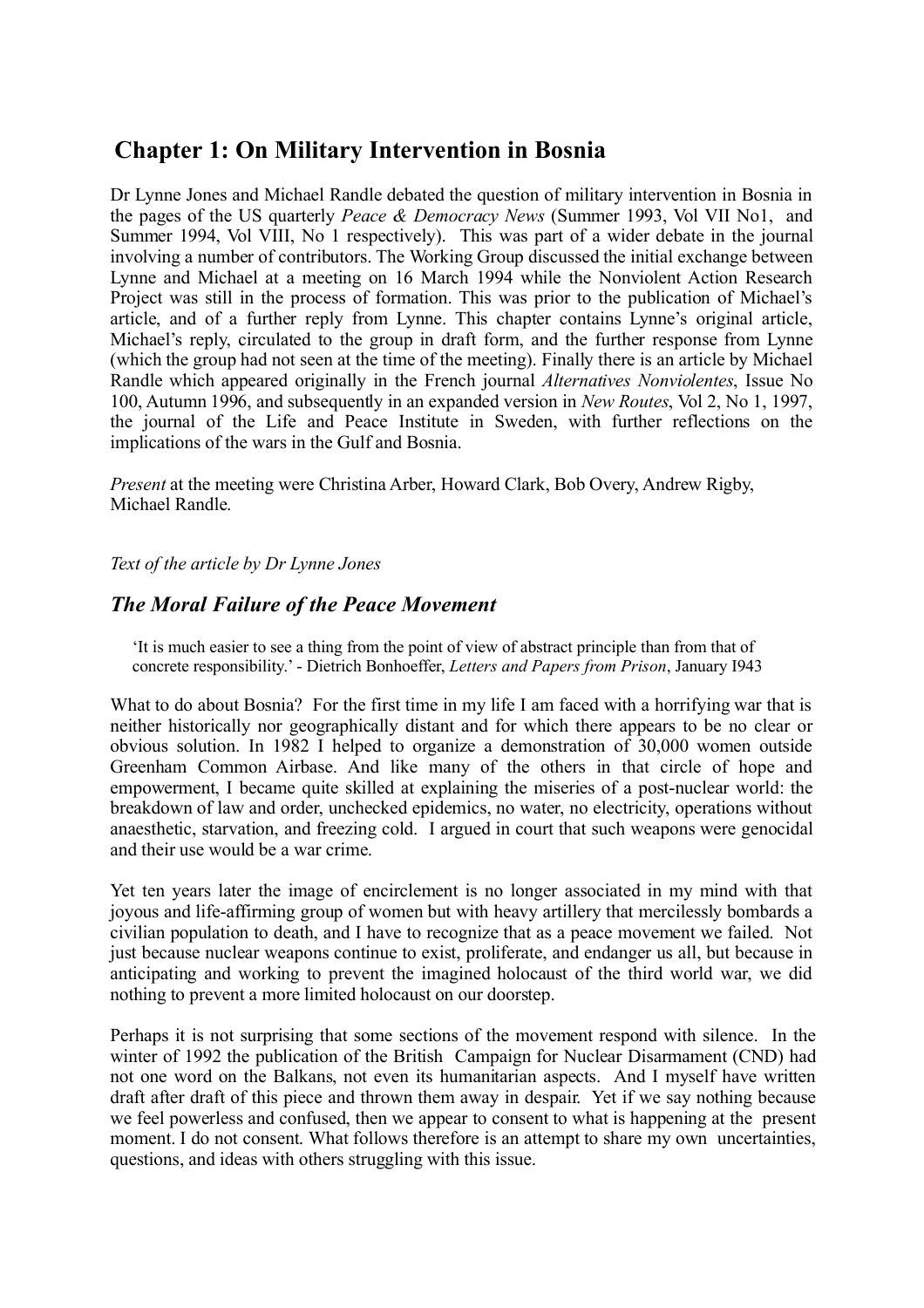It is quite clear that a terrible crime is being committed under our noses. If we argue, at this juncture, against military intervention or against lifting the arms embargo imposed on the Bosnian government and its supporters, we have a moral responsibility to come up with alternatives to stop the torture, killings, mass rape, and bombardment. I long to hear what these are, for I can think of none myself, and what I have read so far offers little comfort.

First, there are friends who, in what must be quite unique concordance with the British government, view this as a 'civil war', based on long-standing ethnic animosities, in which all parties are equally guilty and about which nothing can be done, except to offer hot tea, bandages, and 'talks'. There is no doubt that all sides are committing atrocities. But there is also no doubt that the Serbs, in their conflict with most other ethnic groups in the region, are the main aggressor and responsible for the worst crimes. In its 1992 report War Crimes in Bosnia-Herzegovina, Helsinki Watch argues that the failure to specify which parties are responsible for particular abuses has diminished the impact of any denunciations. So I try to puzzle out the attachment to this position. One reason is that if everyone is seen as equally awful, there are no victims in need of protection. More significantly for the peace movement, there is the desire to appear as a neutral peacemaker, fearful that criticism of abuses and acknowledgement of an asymmetry of power will sever links essential for dialogue and peacemaking. I have been here before, when some sections of the peace movement argued that one could not criticize the Soviet bloc countries for human rights abuses because they would stop working with us to get rid of nuclear weapons. (They did not, and they shifted on the human rights issue as well.) My own view is that silence facilitates a dialogue about nothing while the abuses continue with impunity, whereas the real understanding that is the basis of a just peace requires the acknowledgement of uncomfortable truths.

# *Different Logic*

War Resisters' International (WRI) and the International Fellowship of Reconciliation (IFOR) argued, in a June 1992 statement against military intervention in Bosnia, that 'any use of military force introduces a different logic' with the subsequent risk of escalation and creates a dangerous precedent for the solution of conflict in the New World Order. Yet surely a military logic of a very vicious kind has already been introduced, it is already escalating, and the precedent set by allowing the violence to continue and profit unchecked is equally dangerous. They recommended nonviolent social defence, modestly refraining from specifying what such tactics should be. Yet even prominent theoreticians in the field acknowledge the paucity of nonviolent tactics in the face of genocide and mass deportations. The normal 'weapons' of non-cooperation have no meaning in dealing with a group that has no interest in your cooperation but is bent upon your destruction. Escape is, of course, one possibility, but in the siege of Bosnian cities even that option is closed. Interestingly, when in the winter of 1993 the city Sarajevo adopted the nonviolent tactic of an 'aid boycott' - an imaginative adaptation of the hunger strike - in order to expose the hypocrisy of Western relief efforts and to push for effective humanitarian assistance to the besieged in Eastern Bosnia, they were roundly condemned.

WRI and IFOR then list a variety of nonviolent interventions to extend and develop the peace process that fail to address the substantial issue of how to protect a civilian population from slaughter while the 'peace process' continues, or how to enforce its implementation once agreement is reached. My own view of the peace process in its current form is that the 'ethnic' solution being imposed on Bosnia will be a source of endless war and has already provided the impetus and justification for another horrifying round of 'ethnic cleansing', by both Serbs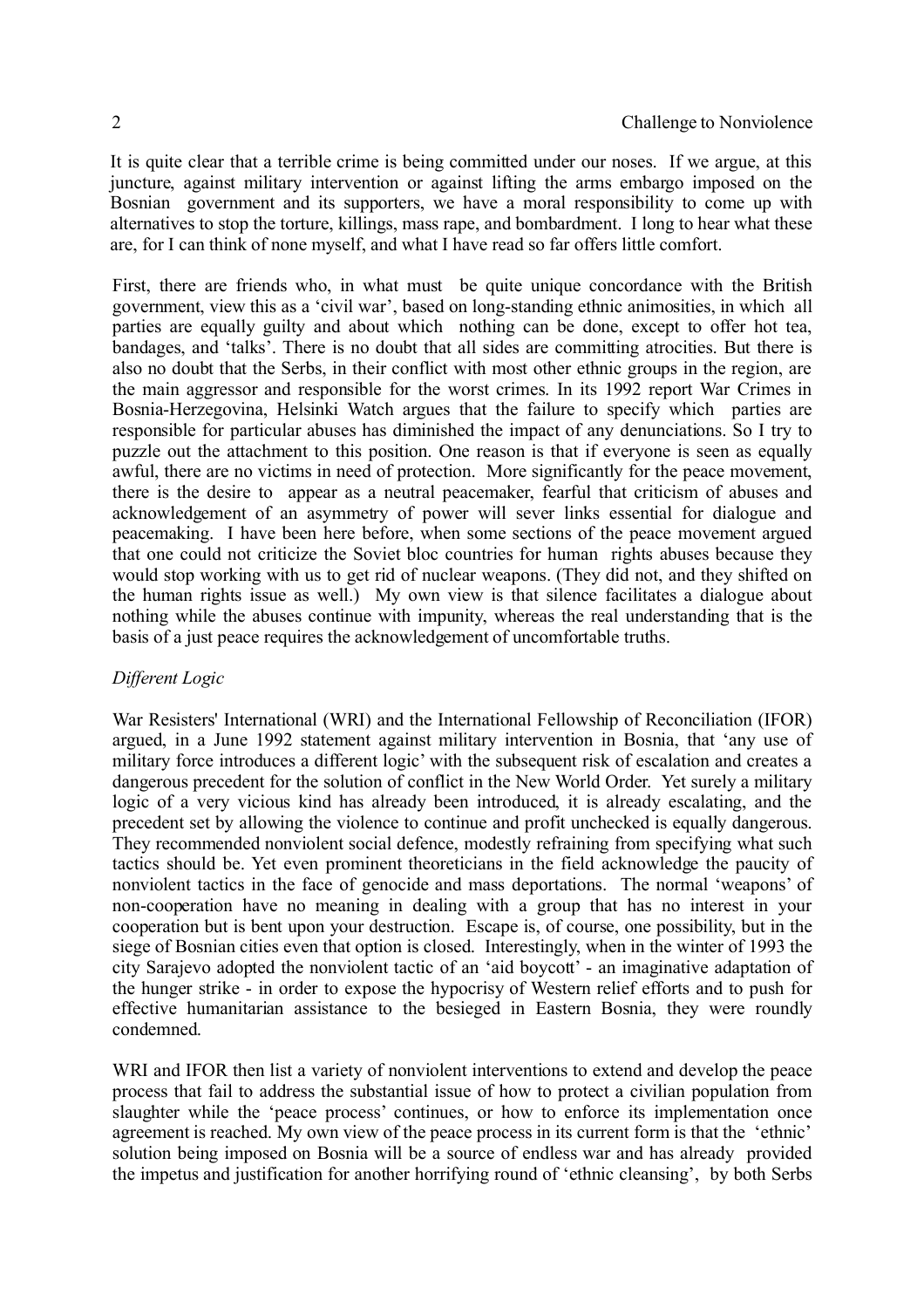and Croats. Edward Thompson's approach in the Helsinki Citizens Assembly (HCA) Autumn 1992 newsletter is to blame German imperial strategy for starting the war, arming the Bosnians and Croats, and undermining Lord Carrington's 'talks'. This does not explain why war was raging in Croatia for six months prior to recognition, nor does his complaint 'that it is always easy to call for action when one does not have to act oneself or be acted against' explain why we should ignore the calls for help from those who are indeed being acted against.' It is true that even limited intervention may result in 'flattened villages and civilian casualties', but does this mean that the current flattening and civilian losses should be allowed to continue? Like WRI, he does not say.

The HCA municipal peace conference in Macedonia last November did acknowledge that the HCA demand for the closure of Bosnia's borders and the creation of 'protected zones' requires an effective cease-fire that 'can only be achieved if real political and military pressure be exercised against ALL warring parties in the conflict'. Putting aside the questionable morality and legality of disarming a sovereign government, the HCA does not specify the form such pressure should take. Given the current ineffectiveness of UN 'supervision and control' of heavy weapons, one imagines that these particular goals would require a sizeable ground force. Jeanette Buirski, coordinator of British END (European Nuclear Disarmament) and European Dialogue, writing recently in the *New Statesman*, argues against the temptation to lift the arms embargo because 'this would be an abnegation of responsibility for this conflict as a European problem [... ] the European peace movement [is] right to be ashamed of fascism and genocide flourishing and being rewarded in our midst.' However her only solution to what she suddenly redefines as merely 'ethnic conflict' is to call for the drawing up of 'a new pan-European Democratic Charter,' initiating this process with the next Helsinki Citizens Assembly meeting in Ankara in December 1993! I am afraid that most Bosnian Muslims will not be able to participate in this exciting project because if something more effective than the writing of yet another document is not done before December, most of them will be dead or exiled and without means to travel anywhere at all.

In most of the discussions in which I have been engaged, two issues have become entangled. One is about whether it is right to intervene in another country's affairs, the other about the use of force in any circumstances. It is worth disentangling these and considering them separately.

### *Knee-jerk Anti-interventionism*

Some sections of the peace movement have a knee-jerk 'anti-intervention' position that is based on a long experience of observing the continuing catastrophic consequences of superpower involvement in the Third World: we point to Vietnam, Central America, Afghanistan, the Middle East and rightly reject the hypocrisy of wrapping strategic and economic interests in the shroud of a bogus concern for human rights. The paradox is that, preoccupied as we were by the stereotype of this kind of large-scale military intervention, we failed to challenge those political interventions that helped create this mess in the first place. These include: the West's unequivocal support for the maintenance of an integrated Yugoslavia at any price and its failure to support the confederal solution suggested by Slovenia, Croatia, Bosnia-Herzegovina, and Macedonia; the West's refusal to push for democratization or human rights, thus allowing Milosevic to act with impunity against the Kosovars; the West's continued dealings with the 'federal' government of Yugoslavia as if it represented the whole federation long after all federal institutions had collapsed, and it was clear that it only represented Belgrade; its refusal to impose an oil embargo in time to prevent the worst ravages of the Yugoslav People's Army (JNA) in Croatia, while insisting on an arms embargo that gives a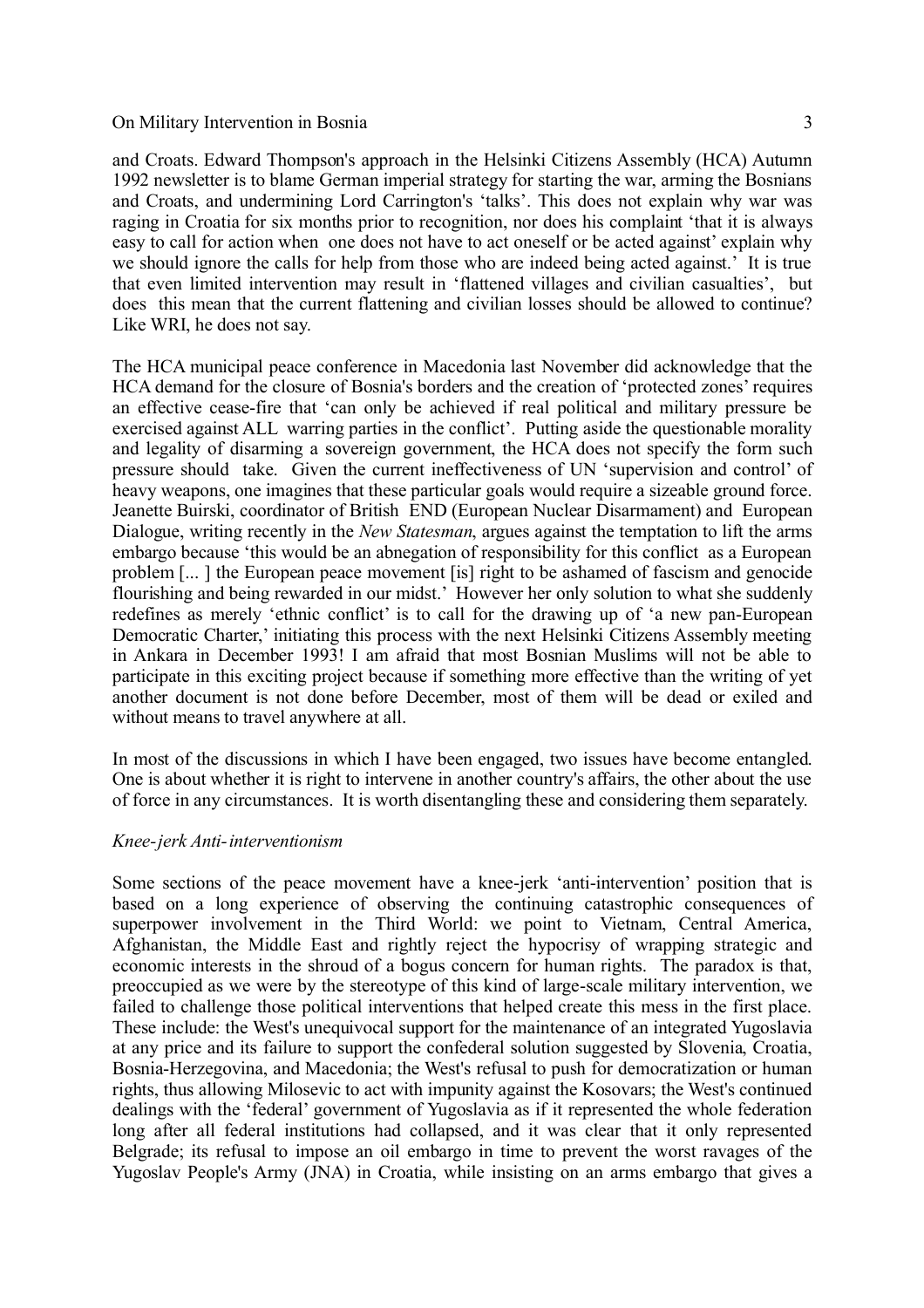definite advantage to the aggressor; its refusal to finance Bosnian President Izetbegovic's plan, presented to the EC peace conference last year, for the peaceful transformation of the JNA in Bosnia from conscript army to professional force, which would have given the army an assured future in that republic and less reason to ally itself with Serbian terrorism; the insistence on the fatal proposal for cantonization, an imposed 'ethnic' solution to Bosnia's problems that actually provided the blueprint for the partition that Karadjic and Boban are now carrying out by force; refusal to recognize Macedonia under its chosen name, thus destabilizing its government and substantially increasing the risk of war in that region. (You will see that I list deliberate inaction as an intervention, for to my mind it is an intervention in favour of the status quo.)

A second paradox is that it is mostly the so-called 'internationalists' who are most opposed to intervention. Perhaps this is because the actions suggested appear to be on behalf of small nation-states, increasingly an anathema to those who regard 'integration' as a virtue in itself, who fail to see the dangers of hegemonic empire or to realize that fascism is not automatically associated with nation building. Internationalism, to my mind, means the acceptance of nation-states. I do not see how there can be constructive relations between nations without them. I have no attachment to the nation as a virtue in itself, but as I argued in the Winter 1992-93 *Peace & Democracy News*, people need some form of reasonably-sized political community in which to function and the nation-state is the best we have at the moment. But internationalism also means upholding those values that transcend national boundaries such as the right to life, political and civil liberties, and a safe environment. This must mean that nations have the right to intervene in each others' affairs when such rights are transgressed.

The irony is that when a small nation state actually called for assistance in protecting those rights and the majority of its population, the West's response was to make the worst intervention to date. This was to delegitimize its multi-ethnic government in the eyes of its people by treating it on an equal footing with the unelected representatives of part of the Serb and Croat communities. Having reduced the Bosnian government to a 'warring faction', some now propose its complete abolition through the imposition of a protectorate by force. The West is very busy intervening to create a stateless people and its own worst nightmare: Muslim fundamentalism in the heart of Europe. Internationalism also requires a sound basis in a universally respected body of international law. This must mean that if we recognize a state on one day, we cannot arbitrarily abolish it the next, however problematic it is. Otherwise we will destroy the trust and legitimacy that is the basis of any international order at all. The fact is that we live in a complex and interdependent global community. Everything we do - the food we choose to eat, the clothes we wear, the form of transport we use - impacts on other nations and constitutes an intervention of sorts; sometimes a fatal one. Isolation from each other's problems is no longer an option. So the question is not intervention, yes or no, but what kind, how, and when.

This brings me to the vexed question for pacifists: should military force be used? The fundamental principle at stake is that human lives are of equal value and that therefore one life cannot be taken to save another. This means one is pushed to develop nonviolent means to protect life and human dignity when they are threatened. However, so far we have failed to come up with a nonviolent strategy to prevent the extermination of a whole people. To do nothing in this situation is to say that these lives are not worth being saved. That is to say that Muslim lives are not of equal value to those carrying out the killing from the hills. My point is not to argue that force must be used to stop this. I simply believe that while we cannot come up with alternatives I have no right to argue against the use of force by others, whether this is in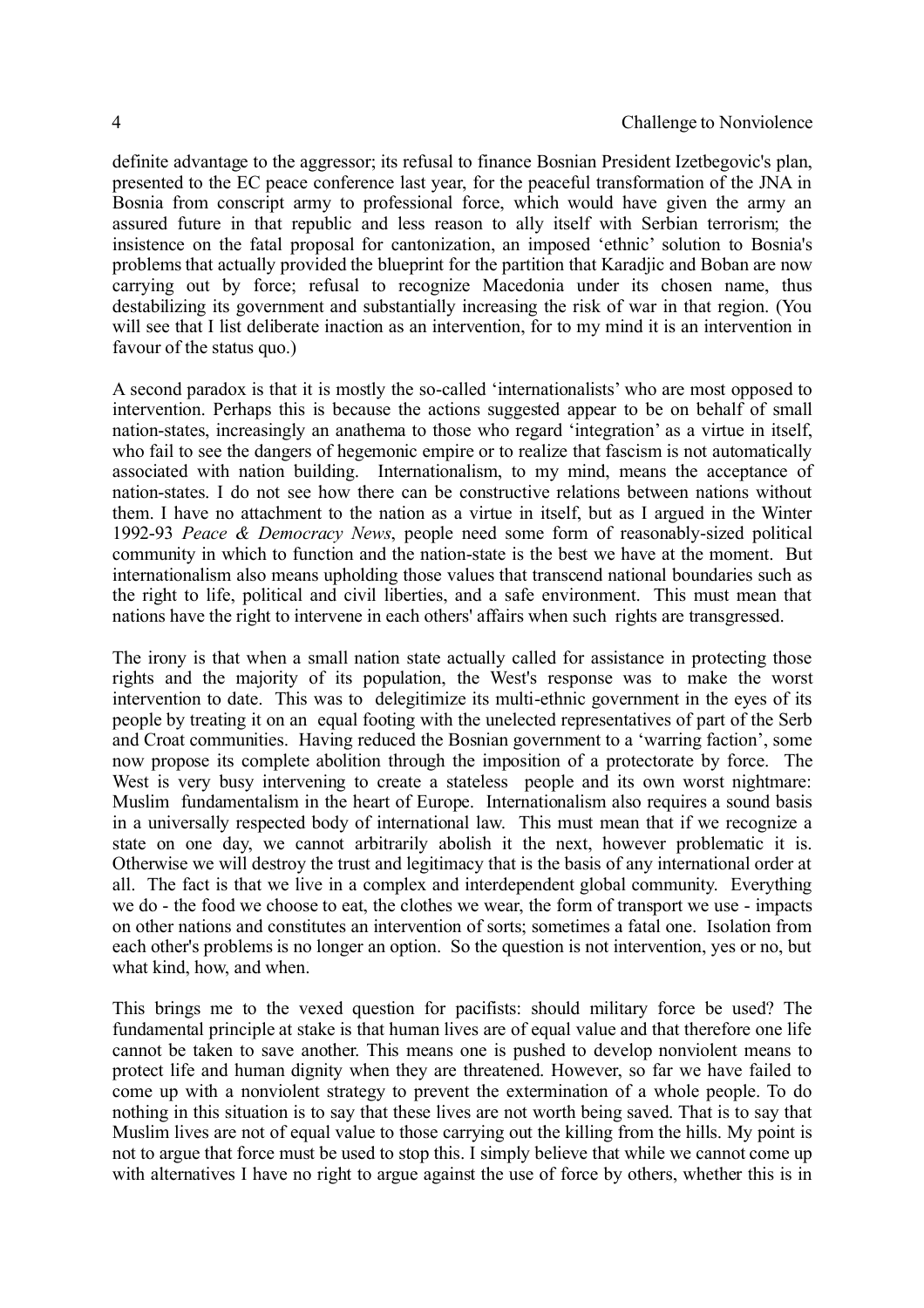the form of different kinds of military intervention or through the provision of access to arms for self defence. And it is certainly completely immoral to deny both.

#### *Fundamentalism*

A fundamentalist attachment to principle is of no use to me if it gets in the way of the objects such a principle was meant to serve: namely, people's right to life. I am against war; that is why I wish to stop it. The fact is that even limited actions - such as effective sanctions, a genuine air exclusion zone, secure corridors for the delivery of humanitarian relief, or the arrest and trial of war criminals - are impossible without at least the threat of force. And to regard the force necessary to end an aggressive war as morally equivalent to that used to expel or exterminate another human group is a form of moral reductionism of the worst kind. One immediate consequence is that the war of aggression continues. In fact, General Philippe Morillon's stance in Srebrenica this spring showed that defensive, non-provocative military intervention can play a vital role. One cannot call it completely nonviolent, given that his effectiveness as a 'human shield' also depended on the knowledge that the use of force would almost certainly follow any attempt to remove him. But it demonstrates the potential were the UN to shift its stance from that of passive observer to that of genuine protector of besieged civilians.

And what of the long-term consequences? Would the use of force increase the likelihood of future wars by legitimizing military solutions, reinforcing the need for military alliances, and boosting the arms trade? This view reflects the peace movement's fixation on the methods and technologies of war rather than its underlying causes. Our failure to end the arms trade is a reflection of our failure to engage with the economic systems that produce it. Our single success in opposing nuclear weapons, the signing of the Intermediate Nuclear Forces Agreement, had as much to do with our work in opposition to the Cold War bloc system as it did with our opposition to one class of weapons. Military solutions can only be delegitimized by demonstrating successful alternatives. So far in Bosnia we have failed to do this. And the demand that we be consistent also applies to those opposing the use of force. What are the long-term implications of saying genocide can continue until we have discovered a morally satisfactory way of stopping it? We have seen that the effect of the management of public opinion through the delivery of humanitarian aid, the attempted imposition of ethnic partition through the form of the Vance-Owen plan, and the constant stream of ambivalent signals sanctions that are not policed, no-fly zones that are not enforced until the point where enforcement has no meaning - has simply been to reinforce the Serbian aggressors' belief that they can literally get away with murder and to encourage the Croats to follow suit. The conflict has escalated and the slaughter goes on unchecked. The consequences are disastrous not only for Bosnian Muslims but for the rest of the world.

### *Lifting the Arms Embargo Is Not Enough*

Lifting the arms embargo is morally appealing not simply because we have no right to deprive people of the means to defend their lives but because of the moral distance it can create, thus providing comfort to those pacifists who hold the 'I don't approve of their methods but it's not my place to dictate' position. I myself have taken a similar position in the past, but now I am no longer sure that it is not in fact another kind of moral cheating and, on its own, an irresponsible recommendation. This is because, first, it now seems clear that logistically it would be very difficult to get arms to the Bosnian government forces in the places required in the quantities needed for a definitive and speedy victory. Thus what we would actually be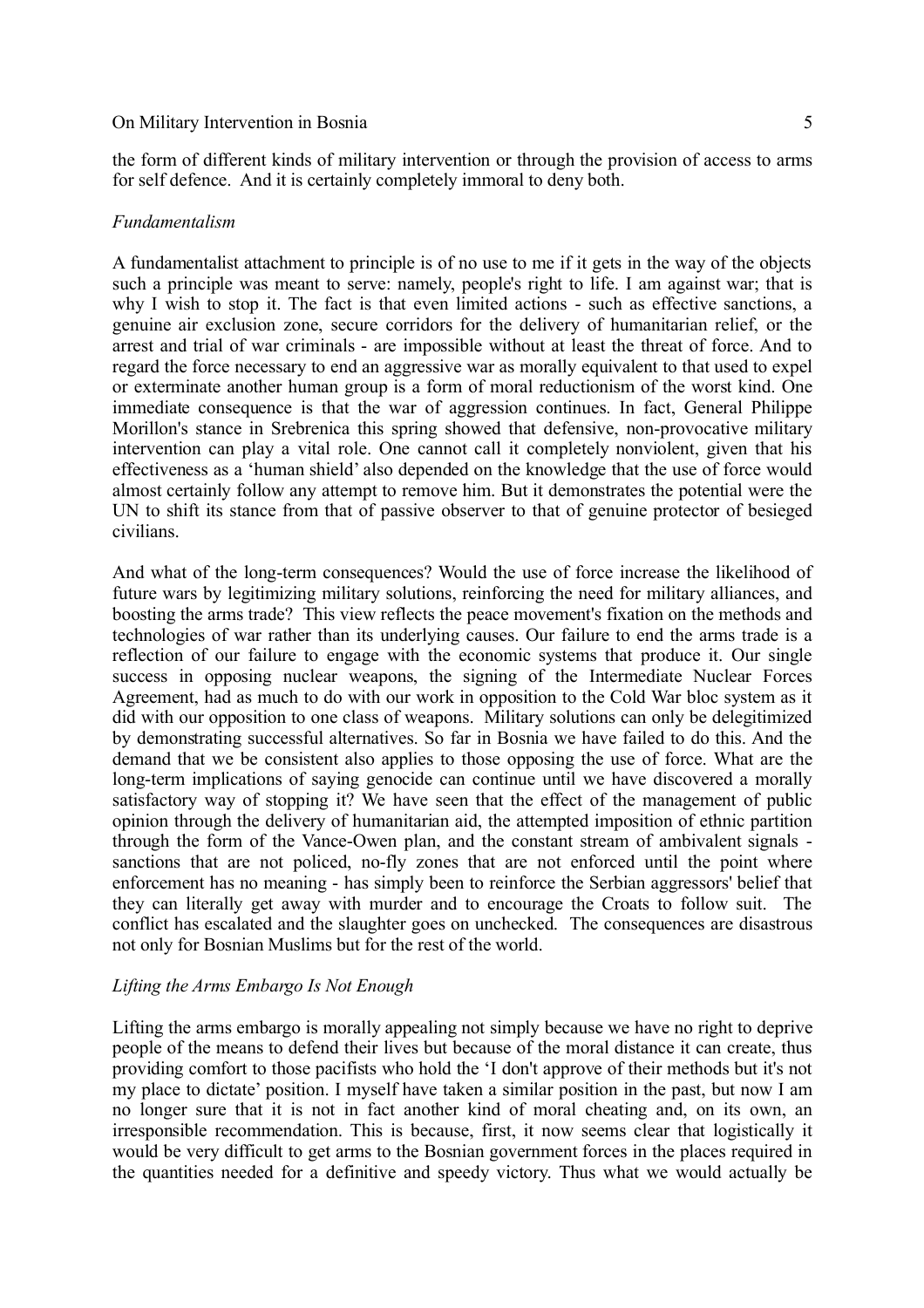proposing is a long and bloody war of position in which thousands more lives would be lost and the country utterly devastated. Secondly, the West cannot abnegate its responsibility for getting them into this mess in the first place. Thus my own choice would be to offer the Bosnian government military support under their control rather than to offer arms. This would avoid the danger of superpower 'solutions'from outside, with all the attendant risks of creating a fourth side in the conflict and the danger of the intervening force staying longer than wanted. I would also suggest that the genuine threat of confronting a well-organized and clearly superior force might be sufficient to bring about a cease-fire immediately with no further loss of life. I do not know if this would happen, but is this more risky than going on as before?

### *A New Model for Intervention*

Such action could provide a new model for international intervention as a whole that could occur only when states, groups or individuals who themselves complied with international law called on an international force to protect and defend rights guaranteed by that same body of law, first by political and if necessary by military means. Such a force should itself be truly international. The mandatory duties and limits of such action should be set in a clear legal framework. For example UN forces acting under Bosnian government control could not be ordered to commit acts of revenge or war crimes. This is not what happens at the moment, whatever the rhetoric, but the only way to move from imperialist interventions for strategic interest to just interventions on behalf of human rights is not to condemn intervention per se but to try to reform the structures we have available at the moment, most significantly the UN. This is the beginning of a much longer discussion. My main point is that while we do not have the ideal institutions to act on Bosnia's behalf we still have the responsibility, and pushing for a just and limited intervention under their own government's control might help in itself to create the framework and institutions we need. Nor do I believe that saying force may be needed to stop extermination now precludes me from working at the same time for those measures that might prevent such horrors arising in the future: social justice, and regional and global demilitarization. To argue that it does is like saying that support for the right to abortion precludes a campaign for free, safe, effective contraception. There are situations where prevention has failed and the choice between evils is evil. Not choosing is our privilege. We do not have the right to choose for Bosnia.

Note published with the article: Dr. Lynne Jones is a psychiatrist and writer who has lived and travelled extensively in Eastern Europe and the former Yugoslavia in the last ten years. Her most recent book is *States of Change: A Central European Diary* (Merlin, 1990). She is former chair of British European Nuclear Disarmament (END) and is currently working with Bosnian refugees in Slovenia. A shorter version of this article was published in *Tribune* (London).

# *Bosnian Dilemmas* - Michael Randle

In your summer issue of 1993, Dr Lynne Jones takes the peace movement to task for its response to the war in Bosnia-Hercegovina. She advocates placing an international military force at the disposal of the Bosnian government, and sees this as constituting a 'new model'for UN intervention not only in Bosnia but in other trouble spots round the globe. Some sections of the peace movement, she states have been guilty of 'knee-jerk anti-interventionism' which does not take account of the fact that 'nations have the right to intervene in each other's affairs when basic rights are transgressed.'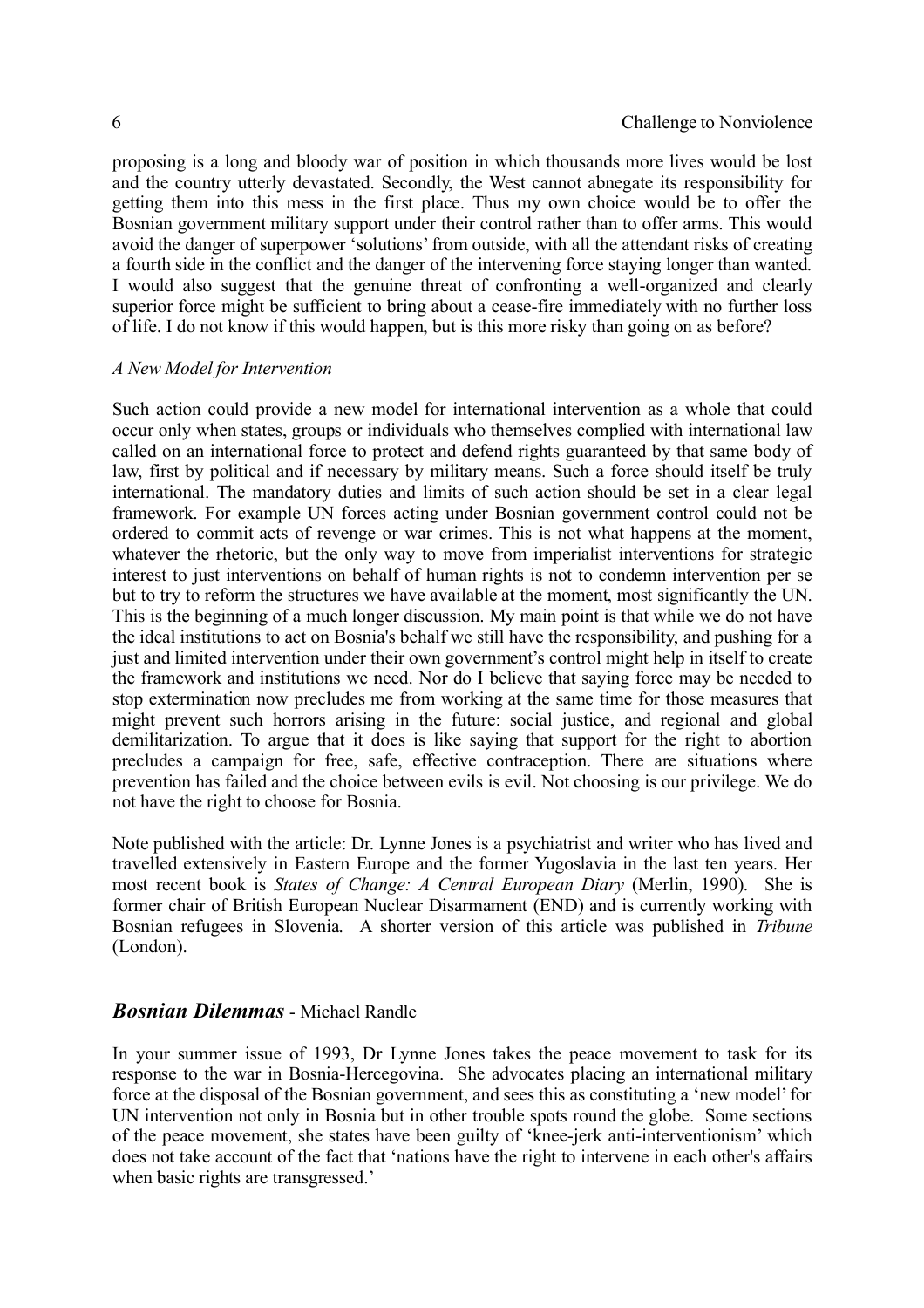I do not disagree in principle with this last statement which conforms with traditional just war theory. But this in itself does not settle the issue of whether it is right to intervene militarily in any given instance. Prudence, too, including the careful consideration of the broader consequences of military action and of alternative options, is another and no less important aspect of the just war approach.

Lynne is frustrated by the inability of the peace movement to speak with a united voice on the issue of Bosnia, or to make a significant contribution to solving the crisis. Her frustration is no doubt all the more intense because she has devoted many years of her life to campaigning at Greenham Common and elsewhere against war preparations and in support of 'taking the toys from the boys'. I share her frustration and her evident anguish at the continuing slaughter in Bosnia-Hercegovina. But while not wanting to rule out in principle any resort to military force by the international community, I do question some of her assumptions and lines of argument.

To consider first some of her more general propositions. Lynne states: 'If we argue, at this juncture, against military intervention or against the lifting of the arms embargo imposed on the Bosnian government and its supporters, we have a moral responsibility to come up with alternatives to stop the torture, killings, mass rape and bombardment.' This is to assume that there must of necessity be a course of action that could bring such atrocities to an end in the short term without creating even more victims and an even bloodier debacle. Sometimes, however, there is no such solution and the role of the outside world has to be confined largely to putting pressure and imposing sanctions on the aggressor state or party, attempting to alleviate the disaster through humanitarian aid, and promoting a settlement through mediation, negotiations and other initiatives. Nonviolent intervention and other action by nongovernmental organisations may also have a role to play, though at this point in history these cannot be expected to have a decisive effect in most instances.

In Bosnia, it is a matter of judgement whether a massive arming of the government side could have prevented disaster or would have made matters much worse. I am inclined to think that, at least at this point, the consequences would be disastrous. There is, of course, a strong *political* argument in favour of the UN lifting its embargo as a means of indicating its recognition of the Bosnian government's legitimacy - rather than treating it as just another 'warring faction.' How much difference lifting the ban would make to the flow of arms to the government side, I don't know; it clearly has already been receiving some clandestine supplies. But if the likely consequence would be a substantial further re-arming by all sides and the wholesale destruction of the country, this consideration on its own cannot be decisive. Lynne herself, although she was active in promoting the appeal for the lifting of the UN arms embargo and is one of its signatories, concludes in her article that on its own it may be 'an irresponsible recommendation' leading to 'a long and bloody war of position in which thousands more lives would be lost and the country utterly devastated'. But might not a fullscale UN military intervention also have the same consequences? It would surely be irresponsible not to give that possibility the most careful consideration and oppose intervention if this seemed a probable outcome.

Dilemmas of this kind are far from being historically unique. In 1939-40, Britain and France could not halt Soviet aggression against Finland and the - permanent - seizure of part of its territory without being prepared to intervene militarily on Finland's behalf and risk a general war with the Soviet Union. (They did in fact make plans to send forces via northern Norway and Sweden to Finland but were deterred, in part at least, by Sweden's threat to cut off the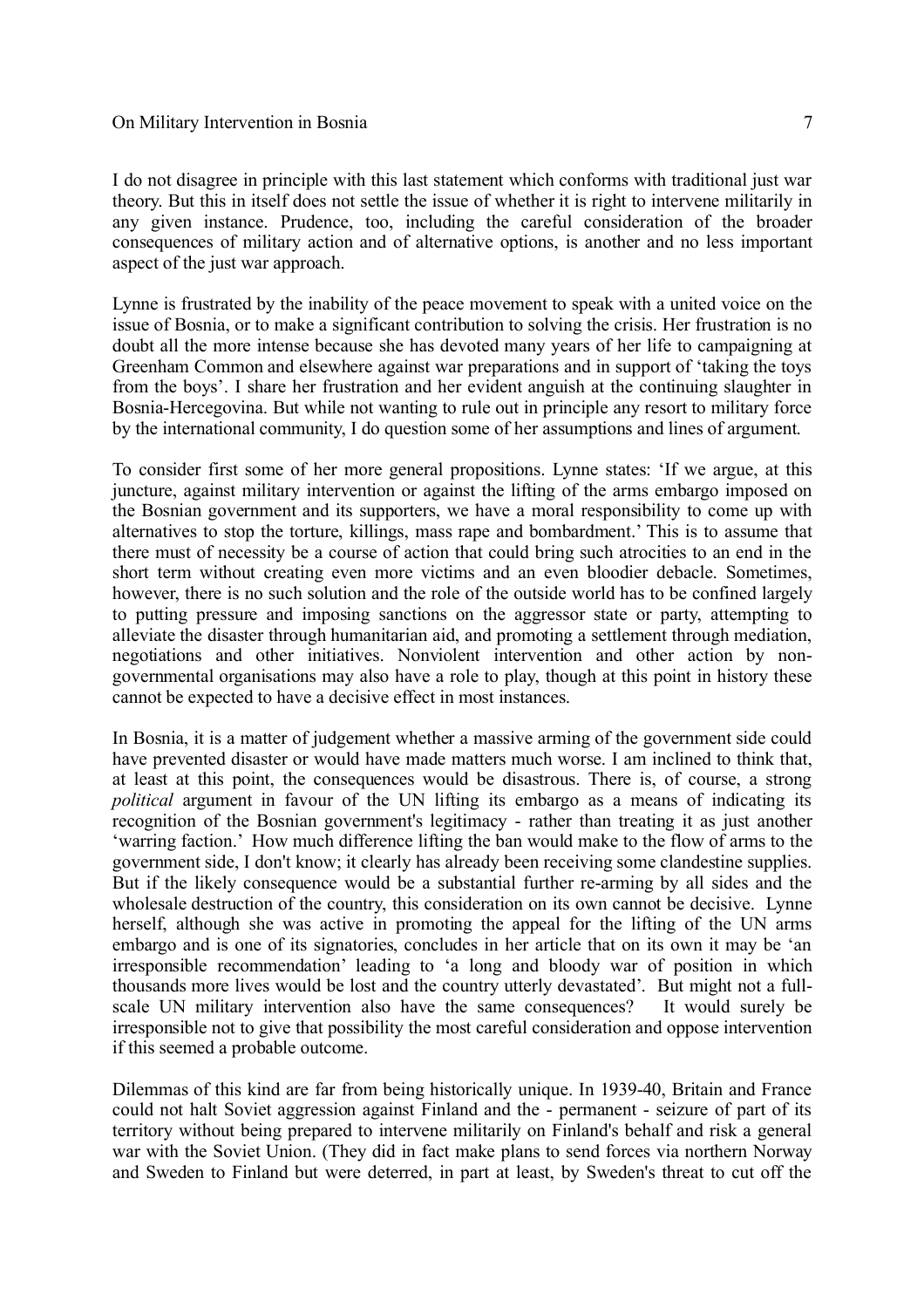electricity supply to the railways in its northern region.) Similarly the West could not prevent the Soviet occupation of the Baltic States in 1940 and again in 1944-5 without going to war against Russia. The consequence of that occupation was the mass deportation of hundreds of thousands of people, many of whom died in Stalin's gulags, and nearly fifty years of Soviet rule. But Western military intervention in or after 1945 would almost certainly have unleashed World War III. I do not for a moment believe that Lynne would say that the West should have gone to war over the Baltic States. But according to her own logic she ought to do so unless she can suggest an alternative solution that would have saved the lives of Stalin's victims in these republics, and the republics themselves from Soviet occupation.

The dilemmas continue down to the present time. The moral argument for a major UN military intervention is probably as strong in Angola as it is in Bosnia. According to a recent report, up to 1,000 people a day are being killed there. An EC arms embargo to the area has recently been lifted to allow supplies to the government, and UN sanctions are threatened against Unita. These steps may help, but they will bring no quick end to the killing. However, a UN attempt to impose a solution by force, which some people are calling for, would require a massive military deployment and risk UN involvement in a prolonged guerrilla war. There are also calls for UN military intervention in the war between Armenia and Azerbaijan, where again large numbers of civilians are being killed and the Armenian authorities are carrying out their own version of 'ethnic cleansing' within Azerbaijan to create a broad corridor between Armenia and the enclave of Nagorno Karabakh. In Georgia, threatened with dismemberment by the attempted secession of Abkhazia, President Edward Shevardnadze has appealed for UN intervention and protection. In East Timor, the case for intervention to halt the aggression and acts of massacre by Indonesia has existed for the past 18 years. This is far from exhausting the current list, to which others will certainly have to be added in the coming months and years.

The risks of intervention are clear when one considers those occasions where the UN has engaged in fighting wars (as opposed to engaging in limited peacekeeping operations with the consent of the contending parties) such as in Korea in 1950-53, the Congo in 1960-61, and the Gulf in 1991. Intervention prevented South Korea from being taken over by the communist North, but at a frightful human and material cost. (Some four million people are estimated to have lost their lives during the war, the largest proportion of them being civilians.) In the Congo, the scale of the conflict was much more limited and the UN did prevent the secession of Katanga, though it did not prevent 30 years of brutal dictatorship under Mobutu. In the Gulf war, Kuwait's independence was re-established, but again at a terrible cost. Moreover Saddam Hussein remains in power, his position in some respects strengthened by his defiance of a Western-led alliance, and he continues to threaten the Kurds and to wage a genocidal war against the Shiite Marsh Arabs in the south. In Somalia, it is too soon to make a judgement as to the success or failure of the UN/US intervention, but the problems are only too apparent.

Lynne opposed the Gulf War of 1991, as, for the most part, did the Western peace movement. (I did so myself and participated in the anti-war campaign of the time.) Opposition to the war was based in part on the fact that the West had been prepared to back Saddam Hussein's aggression against Iran, had helped to arm him and continued to give him support even after incontrovertible evidence that he had used chemical weapons against the Kurds. It was clear, too, that the West was at least as much concerned about the security and cost of its oil supplies as about the rights of the people of Kuwait. In a sense, however, US and Western motives are a side issue. Saddam had invaded and occupied Kuwait in contravention to international law, and his forces were engaged in atrocities there, as of course they were in Iraq itself. It was not Bush's motives which made the war so costly in human terms but the scale of the conflict and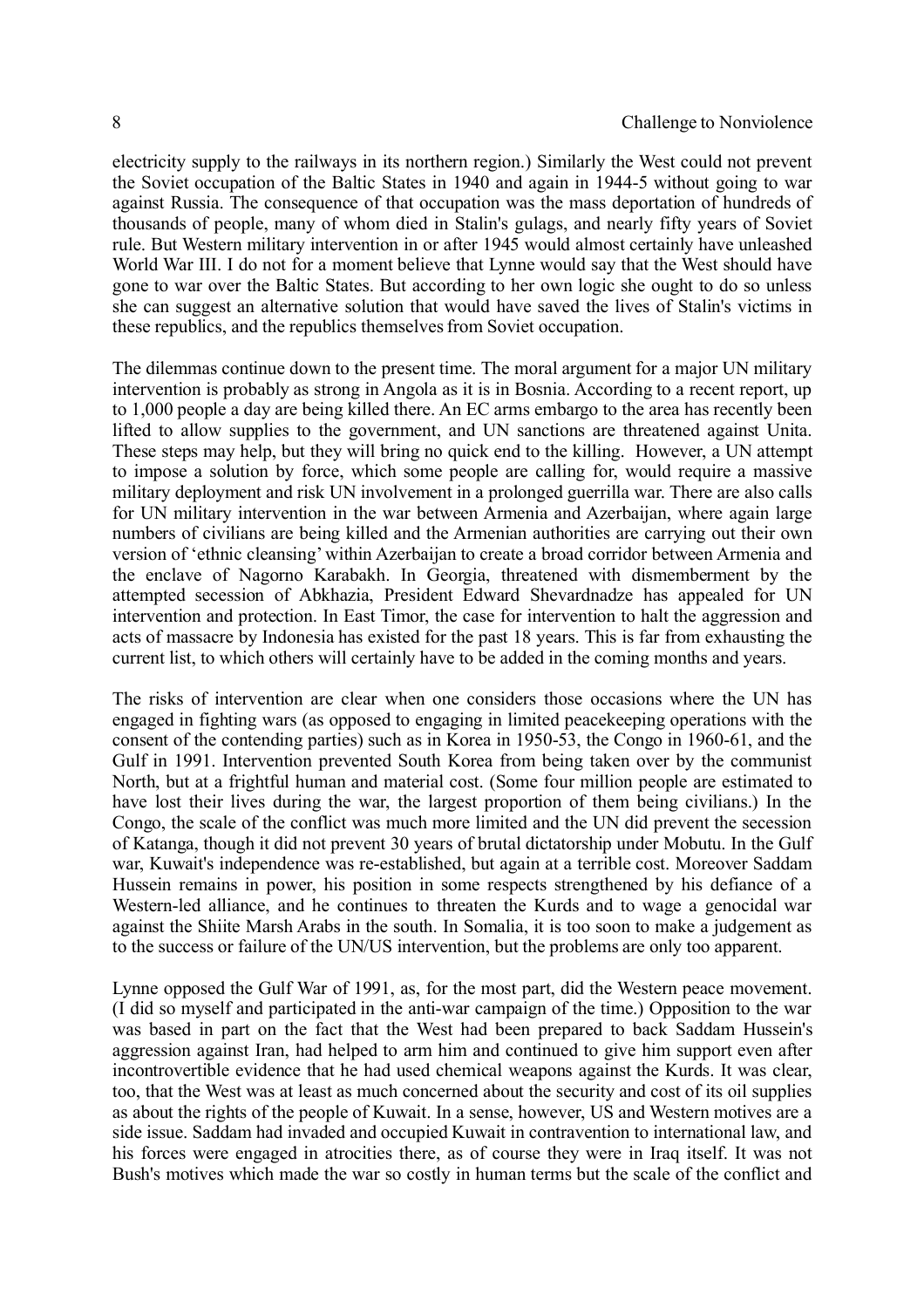the way it was conducted. (There was even a nuclear element in the conflict since the Western forces used armour-piercing shells hardened with uranium which released radioactivity upon detonation.) Whether the war could have been waged successfully with greater discrimination and without, for instance, destroying much of the country's infrastructure and causing over 200,000 civilian casualties, is a moot point.

If one sanctions a military intervention against a well-armed adversary, it would be irresponsible not to face up to the possibility, or probability, that casualties will be of this order of magnitude or even greater. One of my own criticisms of some of the proposals coming from within the peace movement and elsewhere for limited military intervention in Bosnia is that they are based on optimistic assumptions about the possible scale of the conflict and how long it would last. Intervention might bring - or at any rate, might have brought at an earlier point a quick cease-fire with few casualties. But anyone proposing it must be committed to seeing it through to the finish, even if it turns out to require massive forces, a prolonged war, and, perhaps huge civilian casualties.

The distinction Lynne attempts to draw between just interventions and interventions motivated by strategic and economic interests is rarely that clear cut. Calculations of national interest tend to dominate in the foreign and military policies of all governments, but unless one takes a totally cynical view, it is reasonable to suppose there is sometimes an element of genuine concern on the part of some government leaders to end bloodshed and find a just solution to problems. However, governments are much more likely to intervene militarily, and to carry their populations with them in doing so, where the self-interest of the country is clearly involved. That situation would not change, even if the institutional reforms Lynne favours were to be adopted.

Lynne criticises the joint WRI/International Fellowship of Reconciliation statement of June 1992 opposing military intervention in Bosnia-Herzegovina. To the argument that 'any use of military force introduces a different logic' she responds by saying that a 'military logic of a very vicious kind has already been introduced into the situation'. But this is simply a debating point. In most cases where the UN is called upon to perform a peacemaking and peacekeeping role there is, or has been, a military conflict, and in that sense the military logic has almost by definition already been introduced into the situation. The role of UN peacekeeping forces, however, is to try to halt the bloodshed, or prevent it recurring, and enable humanitarian relief to be brought to the victims of war. It is quite another matter for the UN itself to become involved as a major military protagonist. The paragraph in question in the WRI/IFOR statement was making the obvious, and I think incontrovertible, point that once one sanctions military action by UN forces, escalation to a full-scale war *with the UN as one of the protagonists* becomes a real danger.

It is true that the statement, as Lynne observes, does not spell out the tactics of nonviolent social defence that might be effective. That is a valid criticism, though, as Lynne is aware, members and associates of WRI and IFOR have been spending time in various parts of ex-Yugoslavia over the past couple of years co-operating with human rights, and anti-war groups and helping to develop appropriate strategies of resistance, mediation, and reconciliation. (She too is involved in such work and indeed we are both members of a committee attempting to coordinate conflict resolution training in ex-Yugoslavia and elsewhere). She continues: 'Yet even prominent theoreticians in the field acknowledge the paucity of nonviolent tactics in the face of genocide and mass deportations. The normal weapons of non-cooperation have no meaning in dealing with a group that has no interest in your cooperation but is bent upon your destruction.'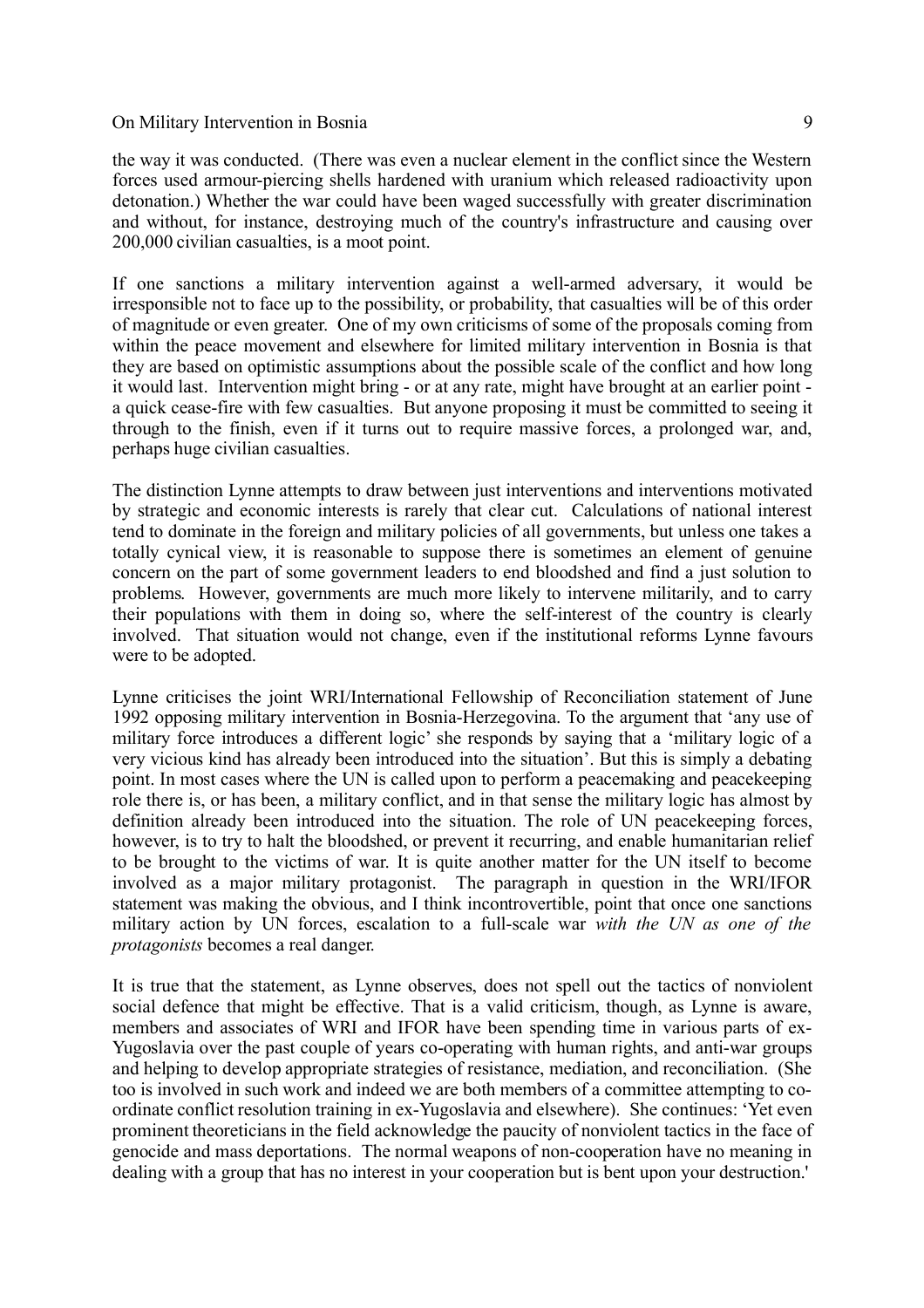The first problem with this is that genocide - in the literal sense of systematically annihilating a population, the sense clearly implied in the last sentence above - is not the same as mass deportation, even though the term genocide in international law covers both, and morally there is not much to choose between them. It does appear that the Serb war aim is to carve out a continuous block of territory, cleared of Muslim and Croat populations, as a move towards setting up a Greater Serbia This is quite horrendous enough but it still needs to be distinguished, when we are considering how it might be resisted, from say the Nazi 'final solution' aimed at the total elimination of Europe's Jewish population.

Non-cooperation could have some leverage in resisting mass deportation, as could public protests, fasts, hunger-strikes and so forth. Indeed it is not even true to claim that noncooperation and other nonviolent methods have 'no meaning' at all even against genocide. Jacques Semelin has shown in his important study *Unarmed Against Hitler[1](#page-28-0)* that the effectiveness of Hitler's final solution in occupied Europe depended to a considerable extent on a) how far local and national administrations were prepared to stand up to anti-semitic policies or, on the contrary, to co-operate in the rounding up and deportation of Jews; b) how far an anti-semitic culture already existed in a country prior to occupation and thus how far public opinion approved of the persecution, and c) how far the social networks within the society were prepared to provide active assistance and protection to the Jewish population. Within Germany itself, Gene Sharp cites an incident in 1943 in which 6,000 non-Jewish women demonstrated in Berlin outside the prison where their Jewish spouses were being held and succeeded in securing their release.<sup>[2](#page-28-1)</sup> I don't want to read too much into that one incident, only to point out that one should be cautious about saying that civil resistance could have absolutely no role in such situations.

Nonviolent civil resistance has been employed with some notable successes in various parts of former Yugoslavia over the past several years - in Kosovo, for example, and in Belgrade itself where in March 1991 mass demonstrations came close to unseating Milosevic, and perhaps preventing the slide to war. But clearly in the middle of a war when towns and villages are been levelled by gunfire, and massacres are an almost daily occurrence - increasingly committed by every side - the opportunity for this kind of action dwindles if it does not altogether disappear. Thus while acknowledging the courage and self-sacrifice of the Bosnian defenders of Sarajevo and other cities, I do now question whether it might not have been more effective for the Bosnian government to have abjured military resistance in the face of overwhelmingly superior Serb and JNA forces - as the Czechs and Slovaks did in face of Soviet aggression in 1968 - and relied instead on the use of strikes, demonstrations, masssitdowns and other forms of civil resistance, giving priority to winning or maintaining the allegiance of Bosnian Serbs and Croats.

The militarisation of Yugoslav society during the Tito period would have been a major obstacle to the implementation of such a policy, as would the widespread availability of arms and ammunition, both of which were a consequence of the policy of in-depth defence and preparation for guerrilla warfare. This legacy made it natural for Izetbegovic to mobilise the territorial forces when Bosnia came under threat. It also facilitated the slide into civil and inter-state war throughout former Yugoslavia once the federation began to break up. A further obstacle in Bosnia-Herzegovina to any possibility of implementing an effective national civil resistance on the model of Czechoslovakia was the development of party politics along 'ethnic' lines and the failure to develop a party that straddled the ethnic divide.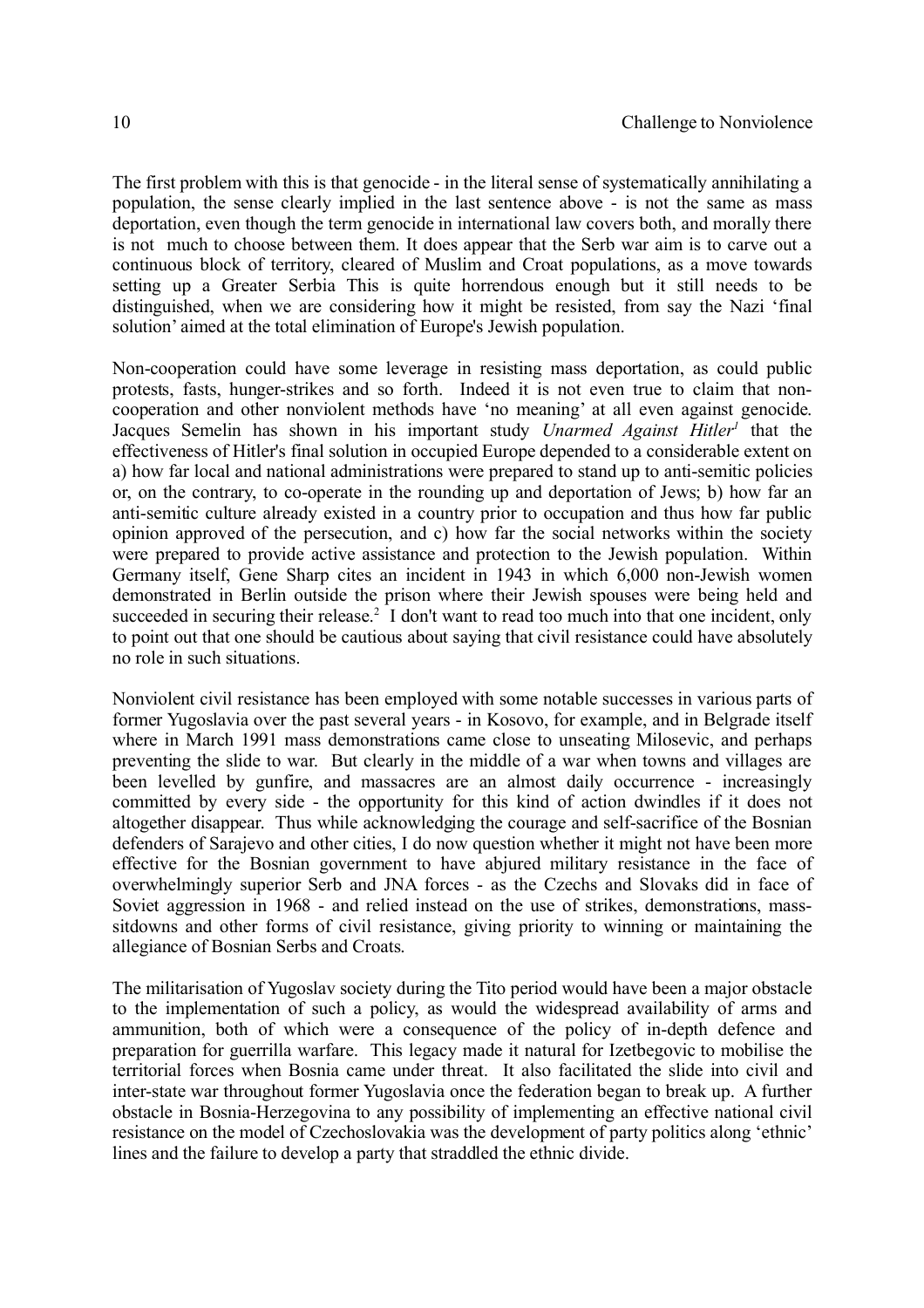This brings us to some of the crucial political issues underlying the conflict. Although Lynne rejects the suggestion that the war in Bosnia is a civil war, it has some of the characteristics of such a war. This was true, too, and more clearly so, of the wars in Slovenia and Croatia which followed hard upon their declarations of independence in June 1991. At that time Yugoslavia still formally existed as a UN member state, and thus in international law the wars would have to be classified as civil wars up to the point that Slovenia and Croatia were granted international recognition and UN membership - after which they would be considered international wars. In Bosnia, the period between the government's request for international recognition and the granting of that recognition by the international community (1 March to 7 April) was shorter than had been the case in Slovenia and Croatia, though again the interim was marked by serious violence, particularly between the Yugoslav JNA and the Croat militia aligned to the HSP - the Croatian Party of the Right. Thus these were not straightforward cases of one already established sovereign state invading another, but closer to the situation which would exist if say Catalonia declared its independence and the Madrid authorities sent in their forces to re-establish control. The parallel would of course be closer still if Catalonia had developed democratic structures and declared its independence during the Franco period and been faced with military intervention and repression by the central fascist government.

The conflicts in ex-Yugoslavia have the character of civil war in a still more crucial respect, namely that in both Croatia and Bosnia, one or more of the main protagonists form part of the country's own population, the Serbs in Croatia, especially in the Serb dominated Krajina area, and Serb and Croat communities in Bosnia. In the referendum on Bosnian independence in on 29 February-1 March 1992, 99 per cent of the voters supported independence. But the turn-out at the referendum was only 64 per cent, and the Serb population overwhelmingly boycotted the poll.

This raises the broader question of whether it is practicable to seek to establish a newly independent state in a territory in which a substantial section of the population is adamantly opposed to such a move. A united independent India, for example, incorporating the whole of the subcontinent which had been ruled as one country by Britain was not a viable proposition in 1947 once the Muslim political leaders rejected such a solution . Nor could the issue have been decided by a simple majority decision in a referendum in which the mainly Muslim northwest and north-east would have inevitably been outvoted. Any attempt to impose a solution in this way would have led to a bloody and prolonged civil war.

I accept that Milosevic bears the brunt of the responsibility for the crisis that led to the breakup of Yugoslavia, and that this must of course be taken into account in weighing the arguments. In particular, he was responsible for illegally incorporating the formerly autonomous provinces of Kosovo and Vojvodina in 1989-90. (Lynne and I both supported a campaign calling for international pressure to be applied to reverse the incorporation of Kosovo.) Milosevic also, as Lynne notes, rejected the proposal put forward during presidential discussions on the constitutional future in 1990 by presidents Izetbegovic of Bosnia and Gligarov of Macedonia to transform Yugoslavia into a confederation of states, a proposal endorsed by the other presidents.

The British journalist Misha Glenny states that the Slovenian president, Kucan, was halfhearted in his support for the proposal and indeed blames the inflexibility of all the presidents except Izetbegovic and Gligarov for the failure of the talks.<sup>[3](#page-28-2)</sup> This may be to put too much blame on Kucan personally since the tide towards independence in Slovenia was by that time running so strongly that he may have had little choice in the matter. But if that is the case, then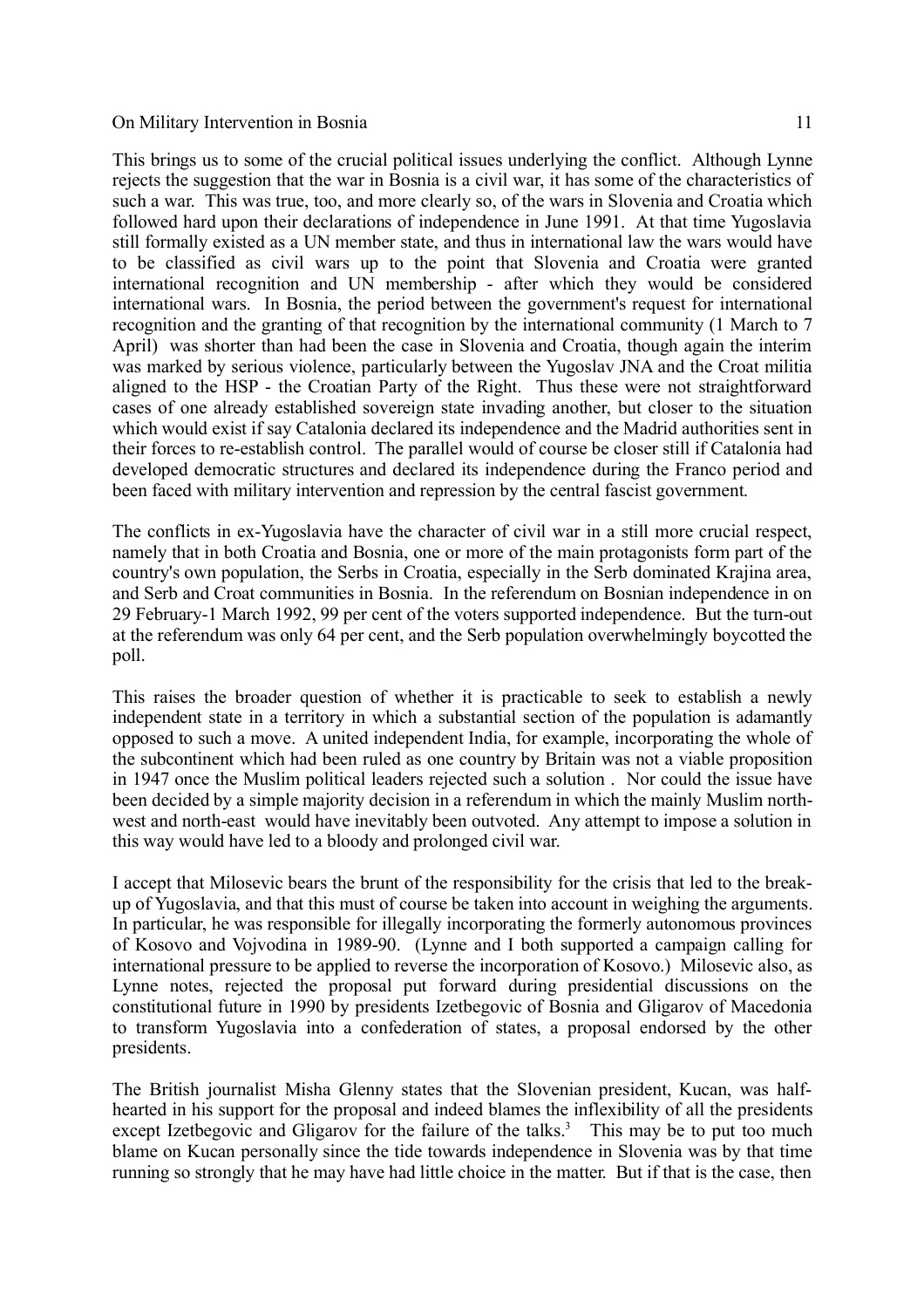the confederation plan never did have much chance of being adopted. Milosevic, at all events, saw in the breakdown of Federal institutions - which he himself helped to sabotage - the opportunity to pursue his ambition to create a Greater Serbia, and, for the same reason, he fanned the flames of nationalist fervour and revolt in Croatia and Bosnia.

Yet the problem of the Krajina Serbs demand for the establishment of a sovereign Croatian state existed independently of Milosevic. It was exacerbated by Tudjman's policies after he came to power in April 1990, notably by the wholesale expulsion of Serbs from positions in the police and civil service. These policies raised fears among Serbs that they were witnessing a resurgence of fascism, fears fuelled by Milosevic's propaganda machine but also by the memories of massacres of Serbs by Ustashe forces during the last - and only - time that Croatia existed as an 'independent' state during World War II. Indeed if Milosevic is the main villain in the Yugoslav tragedy, Tudjman ranks a close second, especially in relation to the war in Bosnia. In March 1991, he met Milosevic in Karadordevo, a town in Vojvodina, to discuss the carve-up of Bosnia. And in July of that year, at the very time Germany was citing the principle of a people's right of self-determination in its campaign for the recognition of Croatia, Tudjman was publicly proclaiming that Bosnia should be divided between Croatia and Serbia in violation of that same principle.

Lynne castigates the Carrington proposals for the cantonization of Bosnia on 'ethnic' lines, arguing that this provided the blue-print for what Karadjic and Boban are now attempting to achieve by force. ('Ethnic' is strictly speaking, a misnomer though it has come to be used as a kind of shorthand for the separate national/communal identities which do exist based on language, religion and other factors rather than ethnicity.) But there is all the difference in the world between a mutually agreed cantonal system which Carrington was working for - such as the one which has provided Switzerland with 170 years of peace in a multi-national, multilinguistic, federation - and dividing up a country by military aggression, massacres and mass expulsions. The nationalities problem existed in Bosnia prior to anything Carrington proposed because from the outset the majority of the Bosnian Serbs and their elected representatives opposed the creation of an independent Bosnian state, just as the Krajina Serbs had earlier opposed the creation of an independent Croatian state. Carrington in proposing a federal solution for Bosnia on 'ethnic' (i.e. national/linguistic/religious) lines was not introducing some new reactionary principle into the heart of Europe. Such 'ethnic' considerations were the main basis for the creation of most of the states of central Europe as the Ottoman and Habsburg empires declined and ultimately, at the end of World War I, collapsed altogether. Naturally as the communities had intermingled in varying degrees none of the states were 'ethnically' pure though Slovenia comes close to being so. For the same reason, there were rival territorial and national claims which led to the first and second Balkan wars in the early years of the century, and to the First World War itself. The postwar Yugoslav federation represented a compromise which was broadly acceptable to the national minorities within the republics but probably only so long as the federation itself remained intact.

Like Lynne I support, the right of Slovenes, Croats, Bosnians, or any other national group, to have their own state, if that is their wish, always provided the rights and legitimate claims of other national groups are respected, and also - most importantly of all - the human and political rights of all citizens within any newly created state. Slovenia is in a stronger position than, say, the Serb dominated Krajina within Croatia to claim the right to declare its independence because the territory was a republic within the Yugoslav federation with a constitutional right to secede. Nevertheless I do not see how Lynne can proclaim the absolute right of Slovenes to break away from the Yugoslav federation and declare their sovereign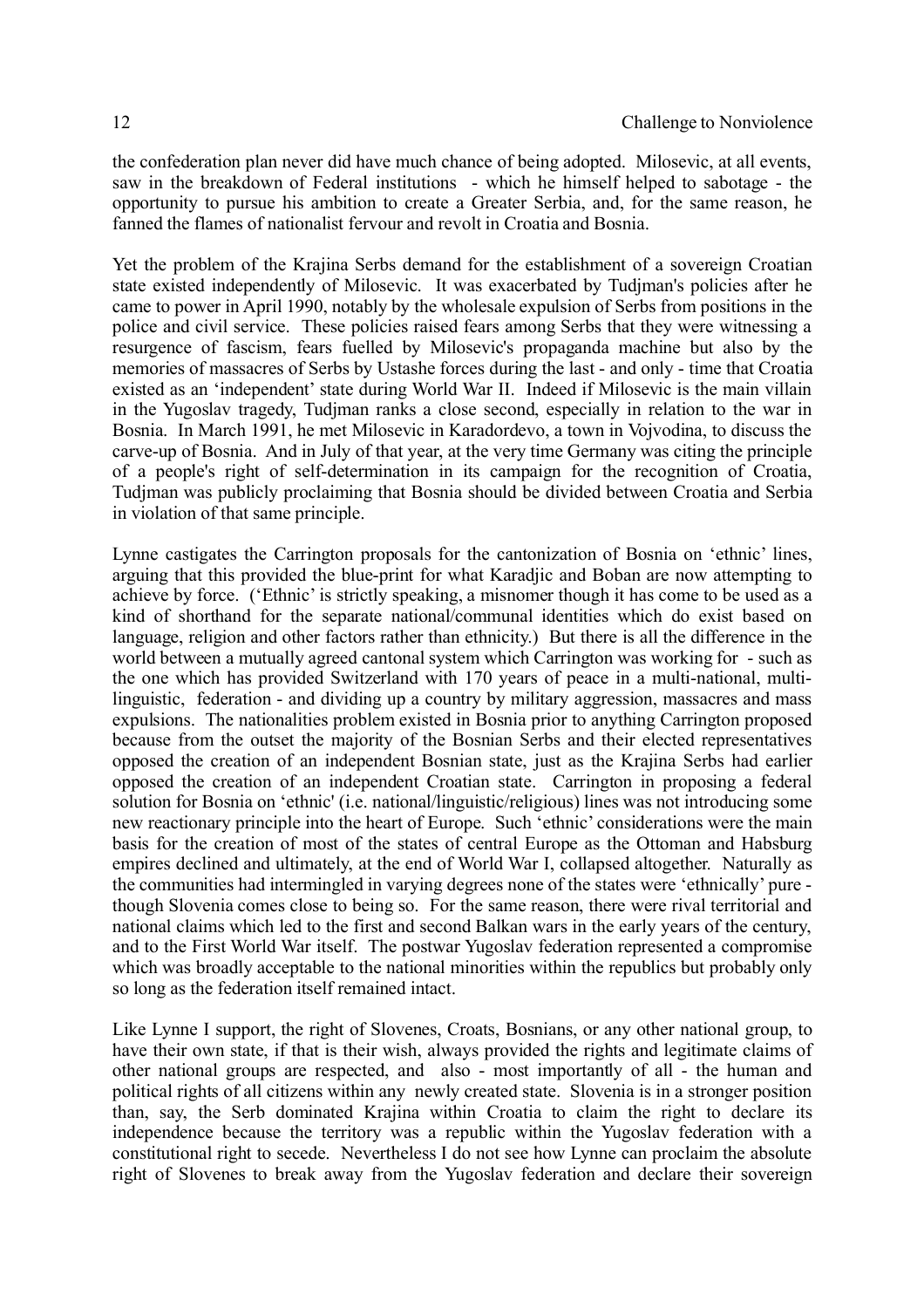independence while maintaining - as she appears to do - that Serbs and Croats in Bosnia have no right even to the limited form of self-determination represented by autonomous areas or cantons within a federal structure, and that merely to discuss that approach represents a betrayal and an incitement to ethnic cleansing.

The nationalities problem hardly exists in Slovenia because of its relatively homogeneous population. Unfortunately, however, Slovenia's decision to go for independence precipitated similar moves by Croatia and Bosnia where the problem was critical. Thus while recognising the rights of national groups to self-determination, I have become increasingly aware of the importance - for them and for their neighbours in a given region - of the way in which they stake their claim and go about achieving it. In the spring of 1991 when I indicated to a colleague my sympathy for Slovenian claims to independence, he said if this were to occur it would totally de-stabilise the region and lead to war. I hoped and believed he was wrong. Unfortunately, he was not. I now wonder - and it is purely hindsight on my part - whether it might not have been wiser for Slovenia, Croatia and the other republics to have continued to press and work for the confederal solution which Milosevic was obstructing (and to which the presidents of both Slovenia and Croatia, if Glenny is correct, gave only half-hearted endorsement), rather than striking out at that point for full independence. Izetbegovic, to his credit, was the most assiduous in pressing for a confederal solution to Yugoslavia's problems, but once Slovenia and Croatia had opted for independence his government felt it had no option but to do the same.

The problem of arriving at a solution based on relative autonomy for the three main 'ethnic' groups is particularly acute in Bosnia because of the way the communities are dispersed. Hence, of course, the drive to create ethnically homogeneous areas through mass expulsions and massacres. However, the Swiss system is precisely designed to allow for the establishment of a patchwork of federated cantons, and permits the creation by plebiscite of new cantons, or for part of an existing canton to join up with a neighbouring one. Thus, by consent, and following several referendums at various levels, including one in the country as a whole, the new canton of Jura was established in 1979. I understand also that there is an established system of mediation to prevent tensions within and between cantons from leading to violence or the imposition of economic sanctions. It is hard, therefore, to see why Lynne is so set against even the exploration of a solution along these lines.

The most disturbing aspect, indeed, of Lynne's piece is that she does not indicate, except negatively, what political solution she favours in Bosnia-Herzegovina. If there is large-scale military intervention, what political goals will it be seeking to achieve? She 'rejects the peace process in its current form' (the Owen-Stoltenberg approach), arguing that the 'ethnic'solution being imposed on Bosnia 'will be a source of endless war.' She criticises the Helsinki Citizens Assembly campaign for UN protected areas - though I am not clear whether she is against the proposal as such or is simply critical of the HCA's approach to it and in particular its vagueness about how it might be implemented. She also states that 'some now propose [Bosnia's] complete abolition through the imposition of a protectorate by force' and understandably - rejects that. But if she is referring to the proposal emanating from the HCA, she seriously misrepresents it. The proposal, as presented by Mary Kaldor, Jeanette Buirski, and Mient Jan Faber, is for a UN *Transitional* Authority for Bosnia established with the consent of the Bosnian government and of Bosnian Serbs and Croats, and aimed at restoring full Bosnian sovereignty as soon as possible.<sup>[4](#page-28-3)</sup> (I can't myself see the Bosnian Serbs and Croats consenting to such a plan, but that's a separate issue.)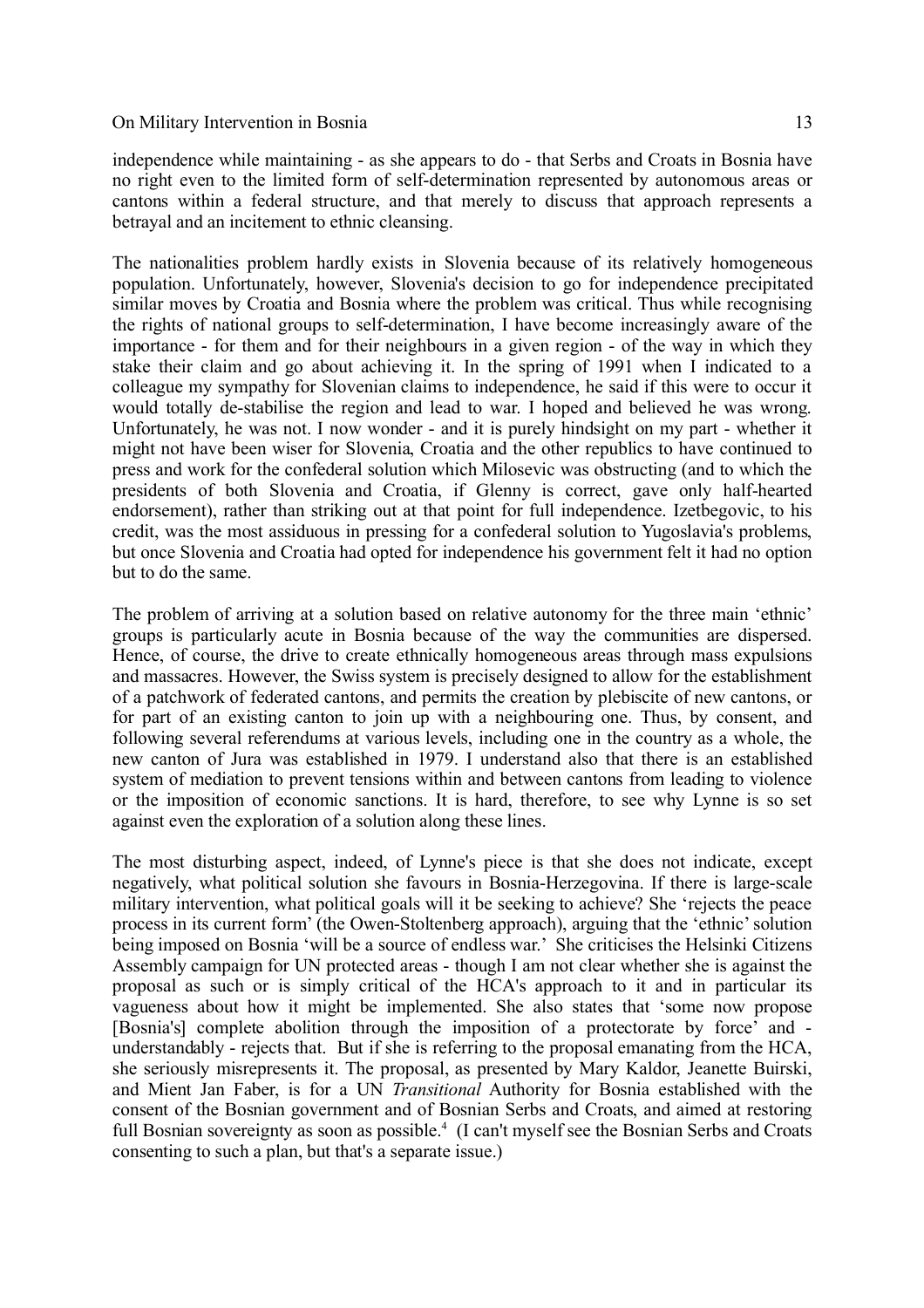Lynne proposes that an international force in Bosnia should act, within prescribed limits, under Bosnian government control. This seems to imply that it would be the instrument for the realisation of the Bosnian government's political aims, namely the restoration of its full control over all those areas within Bosnia-Herzegovina now controlled by Serb and Croat forces and militias. Is that what she is proposing? If so, it is quite unrealistic for her to cherish and hold out the hope that such an intervention and show of force 'might be sufficient to bring about a cease-fire immediately with no further loss of life.' Moreover the type of defensive, nonprovocative military operation by which General Philippe Morillon successfully defended Srebrenica last spring - which Lynne refers to - would be quite beside the point. The intervening force would be engaged in a major strategic offensive. And if the UN took on such a commitment in Bosnia, it is hard to see how it could refuse to put a similar force at the disposal of the Croatian government to restore that country's territorial integrity.

The peace movement has been uncertain and divided over what to say or do about Bosnia, but, whatever about the Campaign for Nuclear Disarmament in Britain, organisations like the HCA, WRI, and IFOR have not ignored it and have been prepared to shift away from long held positions in exploring possible solutions. That does not represent moral failure but a careful response to a complex and intractable problem which most of us - certainly including me knew little about when the war started. Some of Lynne's comments on WRI/IFOR, the HCA and Edward Thompson presuppose that she has a solution which would bring an immediate end to the killing and which they are ignoring. But the solutions she proposes are quite as fraught with ambiguity and danger as those she criticises. Nor does a reluctance or unwillingness to sanction military intervention imply that Edward Thompson or WRI, or any section of the peace movement, thinks that 'the current flattening [of villages] and civilian losses should be allowed to continue' in Bosnia - any more than in Angola, Armenia, East-Timor, Iraq and other places. The question is how best to bring the slaughter to a halt rather than creating even more havoc and bloodshed.

I agree with some of Lynne's criticisms of Western failures and misjudgments in relation to Bosnia, in particular its failure to respond positively to Izetbegovic's proposal to transform the Yugoslav National Army (JNA) from a conscript to a volunteer force. I am less certain about others, including, for reasons noted earlier, her criticisms of the Carrington plan. It is not true to say that the West made no efforts at all to promote democratisation or respect for human rights. The EC laid down as a condition for the recognition of emergent independent states in former Yugoslavia that they should guarantee democratic rights for all citizens. It failed to follow this through in the case of Croatia, in part at least because of the pressure exerted by German recognition in December 1991. However, if I understand Lynne's position correctly, she is not opposed to the EC's decision to recognize Croatia when it did. She also dismisses too easily Edward Thompson's criticism of Germany's role in this matter. It is true that by the time Germany formally recognized Croatia the war had been going on for about six-months. But Germany had been actively campaigning for recognition to be granted much earlier than this including back in July 1991 when Tudjman of Croatia and Milosevic of Serbia had made clear their intention of carving up most of Bosnia between them.

Finally, on this point, it is setting the UN a godlike task to demand of it that it should know precisely how and when to intervene in a diplomatic, political or military sense in every crisis or incipient crisis all over the world, especially if one is to count any decision not to act as a form of intervention in favour of the status quo. Frequently it is far from self-evident what the effect of a given course of action will be and it may remain a matter of conjecture afterwards what the effect of a different approach would have been.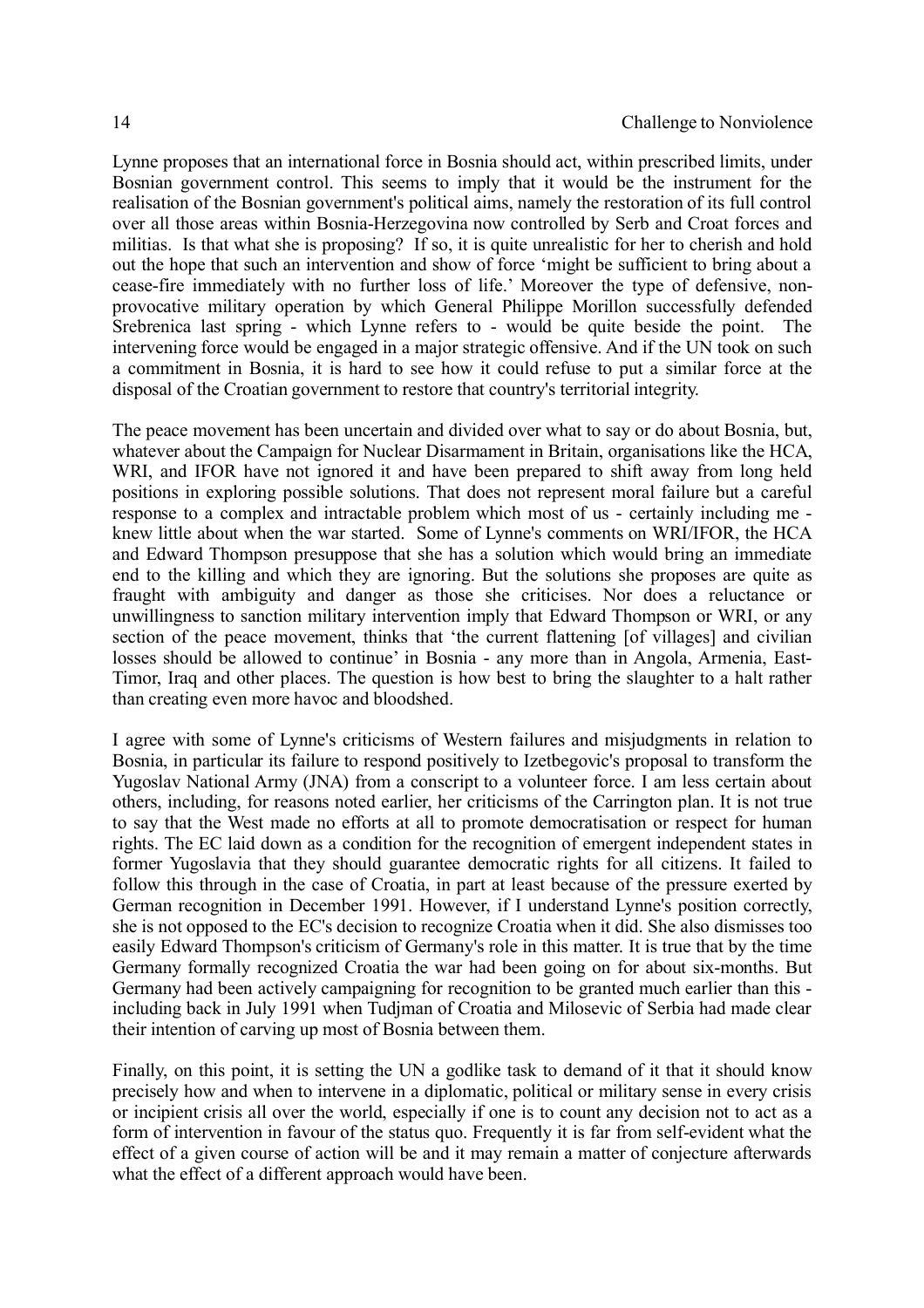I remain uncertain in my own mind as to what should be done. A few of months ago I inclined to the view that the Bosnian government might do worse than accept the Owen/Stoltenberg proposals, or some modified version of them. This would have been a bitter pill for it to swallow and would have meant rewarding both Serbian and Croatian aggression. However, the longer the war went on, the worse the situation of the Bosnian government, and the Muslim population as a whole, was getting. Moreover, it was quite clear that the re-establishment of a unified Bosnian state with a single central authority was simply not going to happen, however long the war continued.

Subsequently the situation has changed again to some extent, with the focus of the war shifting for a time to Central Bosnia, and with Bosnian forces making significant territorial gains at the expense of Croats - and incidentally carrying out some ruthless 'ethnic cleansing' on their own account. Even so, assuming that the Bosnian government has control of its forces in the field, there is still a case for it to accept a settlement along the lines of the Owen-Stoltenberg proposals.

This would not represent a just solution. But it might - just - be an acceptable one provided the UN insists that Bosnia-Herzegovina, within its pre-war boundaries, remains a member state of the UN, and that the international community is prepared to invest in a major re-construction programme, and exert continuing pressure on all parties, and at all levels of government and administration, to observe the human and political rights of all citizens, including the right of those who have been forced out of their homes to return or be given compensation.<sup>[5](#page-28-4)</sup> (One ominous recent developments has been a statement by David Owen conceding the possibility that parts of Bosnia might be annexed respectively by Serbia and Croatia. This represents a disgraceful retreat. The UN might not be willing or able to impose a solution by military force, but it could at least insist that there will be no international recognition of annexations achieved by military aggression.)

Democracy and human rights are in the final analysis more important than state boundaries as such, and this is an area where outside pressure and inducement can make an effective contribution over time. Moreover, transnational economic and legal structures - such as the EC, for all its faults - can contribute to making national boundaries less important. Meanwhile, too, non-governmental organisations inside and outside the states of former Yugoslavia have a vital contribution to make to the struggle for human rights and the task of reconstruction and reconciliation.

# *Discussion*

# *The Challenge to Pacifism and Nonviolence*

Several people noted the relevance of the debate to our work. Christina said she felt for Lynne when she said at the beginning that she had gone through draft after draft of her article and torn them up in despair. No-one, Christina said, had been able to come up with detailed proposals for tackling the situation in a nonviolent way. She wondered also to what extent the discussion had been overtaken by events. NATO had resorted to a limited use of force and this had not as yet led to escalation.

Walter Stein's commented (via Michael as he could not attend the meeting himself) that he was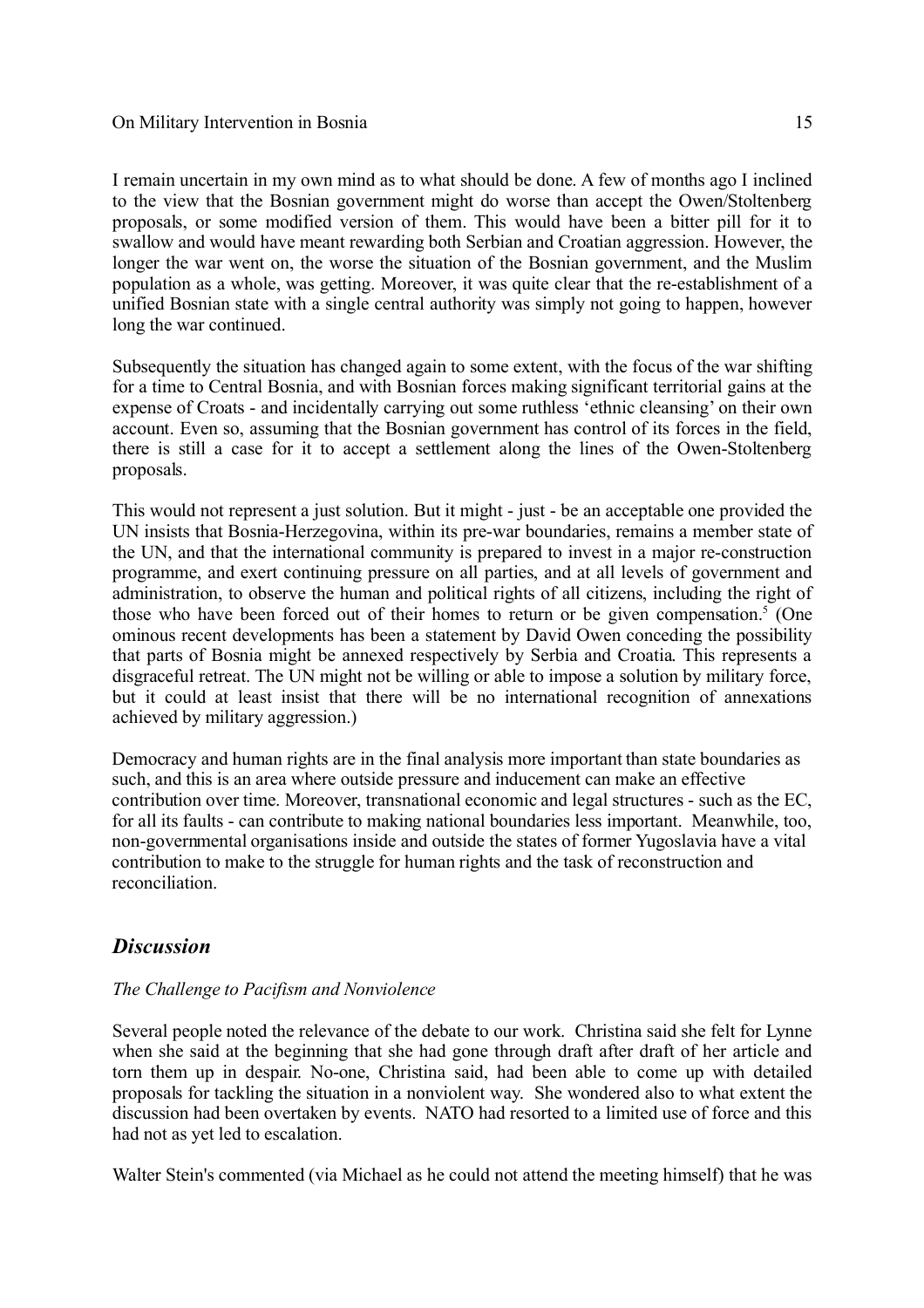sympathetic to some of Lynne's points, though he thought she tended to overstate her argument. If you took away the overstatement, there were points of substance there. He felt that the situation had changed radically from the period of the Cold War when a kind of pragmatic commitment to nonviolence was justified because of the strategic situation. At that time the use of military force carried with it the immediate risk of escalation to nuclear war. Given that, there was an overlap between the ideological and pragmatic commitment to nonviolence. But today, although the nuclear threat had not disappeared, there was not the same immediate danger of escalation - for example in Bosnia. It was not enough, either, to state in general terms that intervention was sometimes justified; one had to spell out in detail what military action one was prepared to support. The grounds for opposing military action in situations like Bosnia could be a) that it was likely to lead to an even more disastrous war or b) that there was a feasible nonviolent alternative. Western military intervention in the Baltic states of Lithuania, Latvia, and Estonia after World War II would very probably have led a third world war and it was right on those grounds to oppose it even though one did not have a nonviolent alternative. In other circumstances one had an obligation, as Lynne argued, to spell out concretely a nonviolent alternative if one was going to oppose military intervention.

Andrew said he thought Lynne was looking for the 'grand slam' that would solve the whole problem and end the killing. He thought that we in this group would support such a solution if we thought it existed - even if it involved the use of military force. But we had to take on board the fact that there is no such grand slam solution - not a nonviolent one, and not a violent one either. In that sense what one needed to be looking at were those smaller things that made some difference. He added that there were situations - as for instance in the Israeli-Palestinian conflict - where a completely just peace was no longer historically feasible. We had to talk about a workable peace. Demanding a just peace in those situations as a kind of nationalist rhetoric was not conducive to peacemaking in any way. Obviously people who put forward that demand had a point which needed to be borne in mind all the time when people had suffered historically, but the ideal solution was sometimes not a possibility.

Christina said the recent military action did seem to have marked a turning point in Bosnia. The question this raised for her was whether it would have been better for NATO/UN to have taken such action in 1992..Andrew thought the circumstances were now different in that the Serbs had more to give away. Howard said there were many other non-military things which could have been done earlier. You could say that if Mitterrand wasn't the only head of state to have visited Sarajevo, if the UN commanders had acted earlier as Morrillon had done in Srebrenica last summer, and so forth, the situation might not have deteriorated in the way it had. Bob said he did not think we were making any grand ideological claims for the effectiveness of nonviolence in all situations. One wanted to see nonviolent intervention where this was possible; where it was not he would tend to withdraw. Andrew said that although nonviolence was for him a personal commitment akin to religious faith, we should recognize that we would not get very far in discovering how nonviolence could be more effective without studying each individual situation.

### *Who should intervene*

Lynne, in discussing a new model for intervention, had argued that an international force should comprise of troops supplied only by states which themselves abided by international law. Howard commented that this raised a fundamental point about who was a legitimate intervener in any situation. One should not judge the situation simply in terms of what was happening in Bosnia, one should judge it in terms of what was happening in the world. Thus,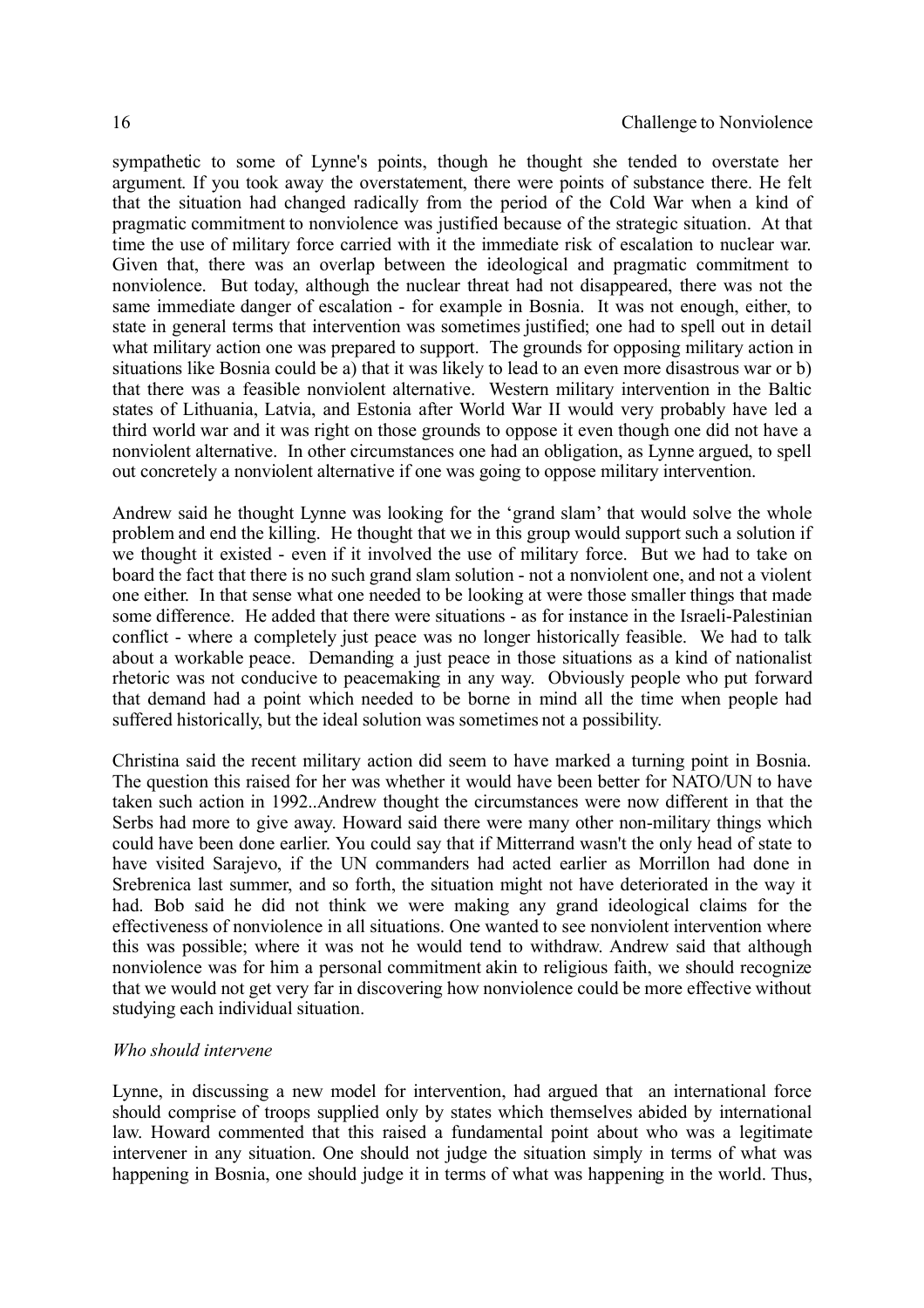given the dirty war that the Turkish army was fighting against the Kurds, it should not be given a shred of legitimacy by being allowed to participate in the UN operation in Bosnia. One could make very similar points about most armies. However, he did think that the recent military intervention had been effective. This was the first time there had been a moderately consistent policy over Bosnia. For instance, only Libya had set up an embassy in Sarajevo. Previously Owen had been told to go naked into the conference chamber. When he came up with a peace proposal, the response from the various governments was that it was completely unacceptable and yet they were not prepared to do anything to change the situation and put pressure on the Serbs.

Bob said that even Rose's efforts were very limited in extent and geared to assisting the humanitarian effort. But if the UN intervention in Sarajevo were successful, the Bosnian government was not going to be satisfied at that. There was a tendency for people who felt powerless in the face of a situation like that in Bosnia to hope for some intervention from somewhere which would solve the problem. Generally this was wished onto the UN. However, most of the time it was quite unrealistic. His 'knee jerk' reaction was to say that it was not going to work so one should not go for that option. And yet, as Howard was very honestly recognizing, in limited circumstances, and when handled in a careful and strategic way, outside military intervention could be effective.

Howard said the Bosnian government had wanted world military intervention since April 1992. At that time you didn't need the strike forces. If you had had, at the moment Bosnia declared independence, a significant international presence - even if only a presence of the kind that now exists in Macedonia - the situation would not have developed as it had done. The Bosnian government hinged its whole strategy on getting UN or NATO military intervention, but it had proved a disastrous miscalculation. It was mainly CNN that had managed to produce a military response through its coverage of the market massacre. Also over the past couple of years all the US liberal press had been pouring out articles supporting intervention and arming the Bosnians.

# *Constitutional Possibilities*

On constitutional possibilities, Michael the limited agreement brokered by the Americans between the Bosnian and Croatian governments involved the establishment of cantons. A *Guardian* correspondent described it as a constitutional arrangement that borrowed from both the Swiss and Belgian models. He was not clear why commentators were treating this as totally different in principle to what Owen, Stoltenberg, Vance - and before them Carrington had been trying to broker. If the agreement held, there would be cantonization and a federal structure within Bosnia, and possibly a confederal structure with Croatia. Some kind of federal structure had always seemed to him to be the only way out of the impasse, rather than attempting to create an independent centralised Bosnian state.

Andrew suggested that if the Bosnian government had not attempted to set up an independent state when a third of it population refused to take part in the referendum on independence, the disaster might have been averted.

# *International Sanctions*

Michael reported that Walter had raised the issue of sanctions, and noted that they hadn't been effective against Serbia; there was indeed evidence that they had been counterproductive. This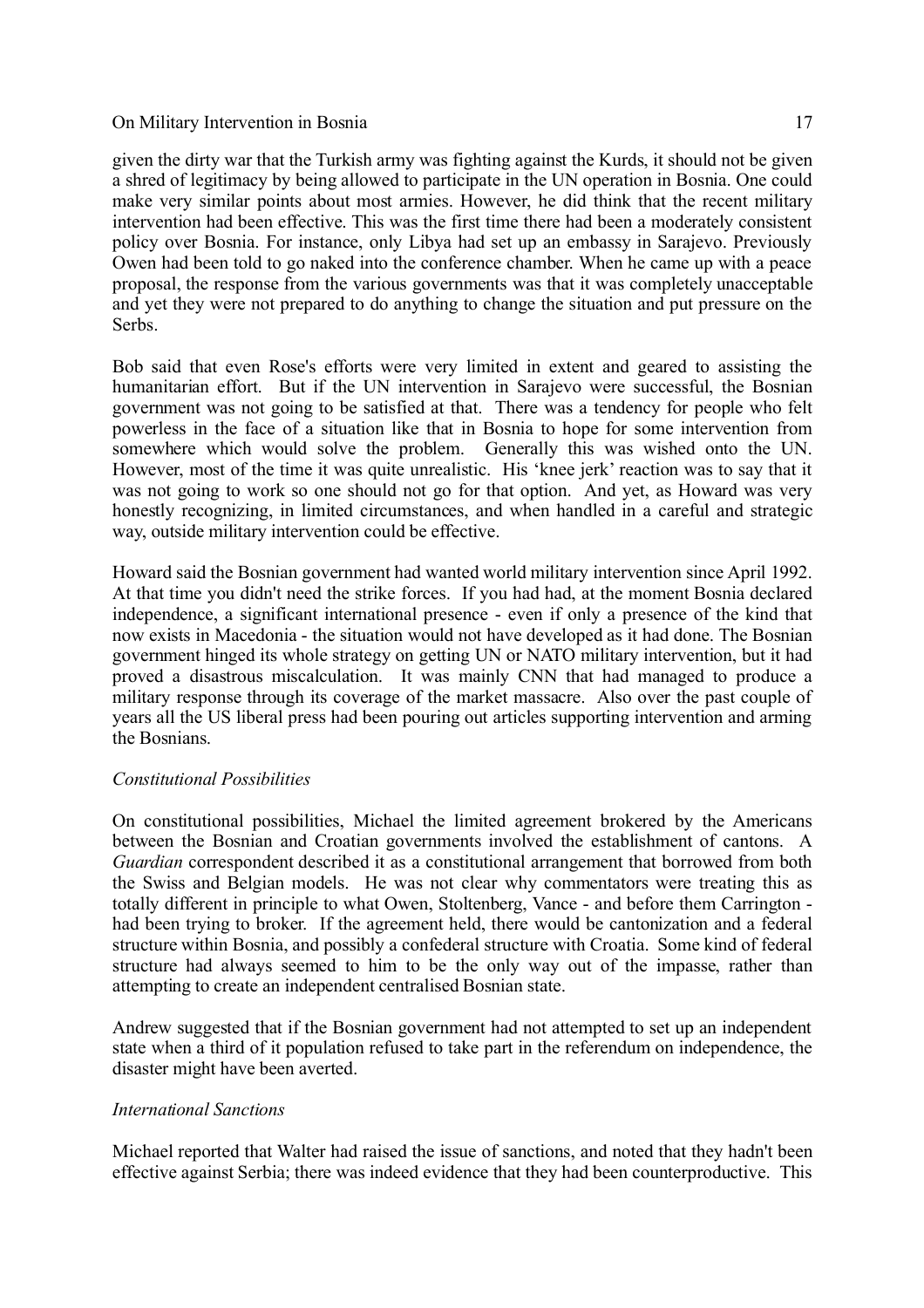rather undermined the strategy we had discussed in earlier group meetings where civil resistance undertaken internally against aggression was viewed, in part at least, as a way of triggering international pressure, mainly in the form of sanctions. One of the interesting comparative studies we might undertake would be between the effect of sanctions in South Africa and Serbia, to uncover why they had apparently had a positive effect in the former but seemed to have been largely counter-productive in Serbia.

Bob said that a few years ago one would have been hard-pressed to claim that the sanctions against South Africa were politically effective. Perhaps over a longer term sanctions would also prove effective against Serbia. Howard said that there had been no calls internally within Serbia for sanctions, whereas in South Africa the main opposition organisations had supported them, and indeed Archbishop Tutu had said that sanctions were the last hope of avoiding a bloodbath. In Serbia, sanctions had consolidated the Milosevic gangsterism. Andrew said that this was an appropriate area for us to be considering and that there were a number of books and studies on the issue of sanctions to which we could refer. According to the *Financial Times*, the real hurt to the South African economy came from disinvestment; there was just no influx of capital for development. We might make the question of sanctions the topic for a future meeting with someone introducing it and referring to the findings of various studies. Michael said that although sanctions had not worked against Serbia, several commentators had suggested that the threat of extending the sanctions to Croatia had been a significant factor in getting its government to sign up the recent accord with Bosnia.

Howard said the application of sanctions had been totally mismanaged. For example, the US had been using sanctions as a means of denying a green card to Kosovo Albanian university lecturers. There was an inconsistency and a failure to think through consequences at all sorts of levels.

# *Subsequent discussion of nonviolence and pacifism.*

At a meeting in September 1994, Walter Stein returned to the issue of violence/nonviolence. Below is an extract from the minutes of that meeting:

# *Subsequent discussion of nonviolence and pacifism*

At meeting in September 1994, Walter Stein returned to the issue of violence/nonviolence. Below is an extract from the minutes of that meeting:

Walter said that the question which particularly interested him, was the scope of nonviolent action, especially strategic nonviolence. He did not think anything had changed dramatically in the last few years as far as the use of nonviolent methods in internal situations was concerned. But things looked very different now for strategic nonviolence from four or five years ago. Eventually one of the things we should aim at was to define for ourselves what areas of application nonviolent action realistically had as of now. He was thinking especially of situations such as Bosnia and Rwanda. What was the conceptual situation of nonviolence in relation to issues of that kind? To put it another way, what was the status of traditional pacifism today, if by pacifism we meant an ideological commitment to nonviolence in all circumstances? The pay off of this was that if you concluded that you could not apply nonviolence in all such situations, you incurred an intellectual and moral responsibility to answer the question of what in each situation ought to be done. For a traditional, ideological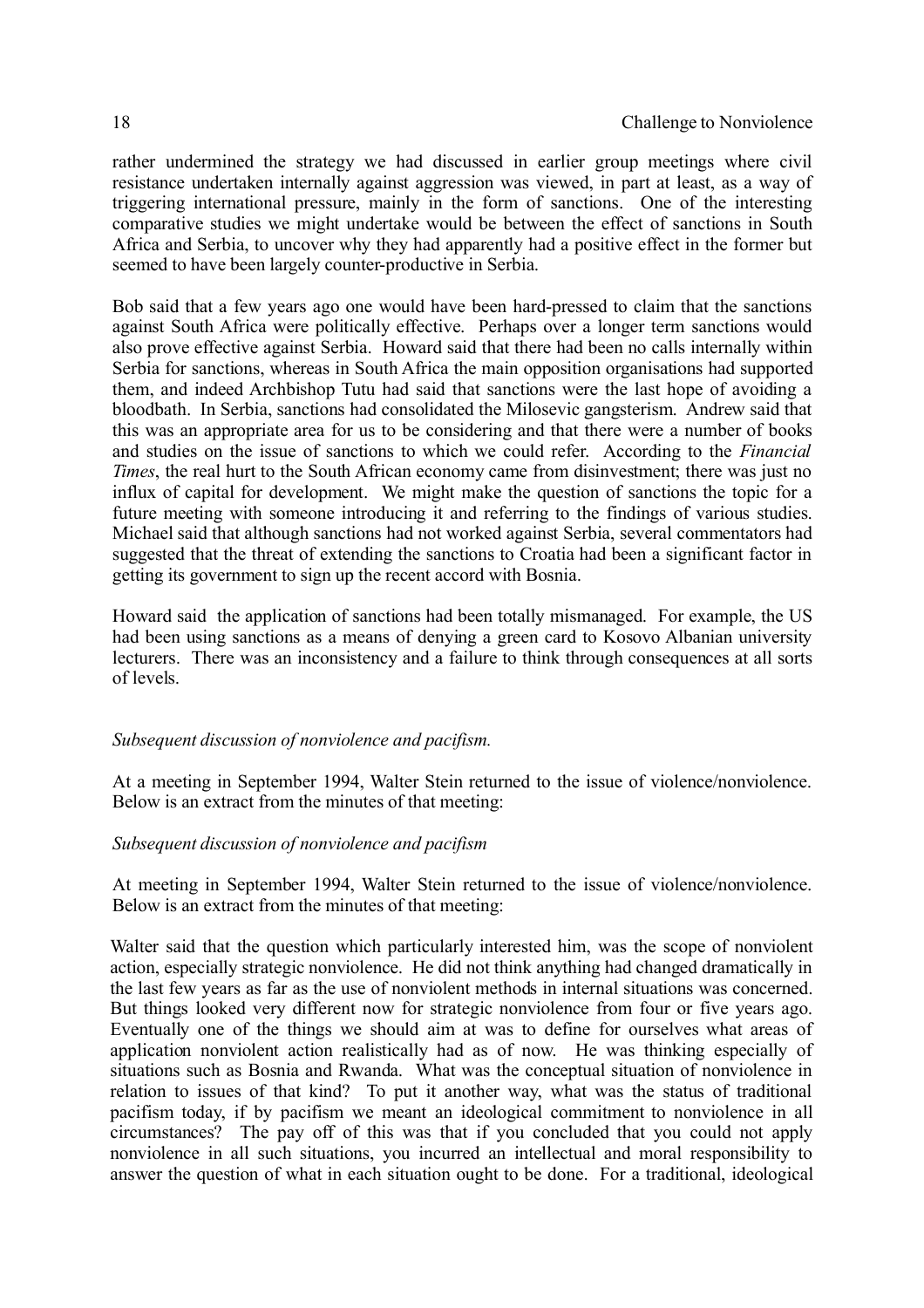pacifist the question answered itself: you didn't do anything if a nonviolent intervention was not possible. By confronting the problem you opened up the possibility of a more empirical, as opposed to an *a priori*, approach to the ethics of intervention, and of defining the type of intervention which you were willing to advocate or tolerate - rather than contracting out of because it didn't fit into a pacifist ideology.

Howard said he was somewhat resistant to raising questions about fundamental belief systems because it was so difficult to change them. There were alternative ways of posing questions which could be fruitful. One proposal that War Resisters' International was hoping to implement the following year was to get people involved in armed struggle movements to a consultation to consider the question of what they hoped to gain by armed struggle that they felt they could not get without resort to arms. In Northern Ireland the IRA had finally decided to declare a cease-fire, something which Martin McGuinness and Gerry Adams had wanted to do for a long time. They had had to engineer the situation so as to get their organisation to accept that point of view. In South Africa, people no longer had to hide behind the old rhetoric and could actually talk about trying to get out of the trap of warfare and armed struggle. Debates that hinged around something like a commitment to pacifism were difficult to take anywhere. He would not deny certain successes for military action, such as that of General Rose in Sarajevo earlier in the year. But in all these situations you had to be looking for the question that would open up room for manoeuvre between people. One reason that he personally would never advocate military action was that you would be initiating something which you could not reverse. Consequently he had to find smaller things to do in such situations.

Walter said that the last point could be an interesting contribution to the debate. Howard had given a major rationale of his position. He said he took the point, too, about the risk of sterile confrontations if you made a topic too overtly ideological. However, it could with luck have the opposite effect in the sense of helping to bridge the intellectual gap between the pacifist and what he would term the 'peaceseeker'. In the first world war pacifism was relevant in an obvious and undiluted way that was not true of the Second World War, or of the situation today. During the Cold War period he considered himself a nuclear pacifist - which meant not merely that you would not support nuclear war, but also that you ruled out any form of action which was likely to end in a nuclear war. And, in the Cold War context, this meant any major military action because escalation was built into the situation. Thus in practice it was possible for peaceseekers and pacifists to collaborate closely. Assuming that one were now to agree empirically that there were some situations where it was necessary to sanction violence, or at any rate to tolerate with understanding its endorsement by non-pacifists, you might actually make what was most essential to the pacifist communicable to non-pacifists, and to a wider public. And pacifists themselves, if they accepted it was the case that there were conflicts, such as that in Rwanda, where a completely nonviolent kind of intervention wasn't possible, might want to add a footnote at least to their normal categories.

Text of Lynne Jones' response to Michael Randle, published in *Peace & Democracy News,* Summer 1994

# *Upholding the rule of law*

I want to start with a domestic analogy: I would like to live in a world where men do not beat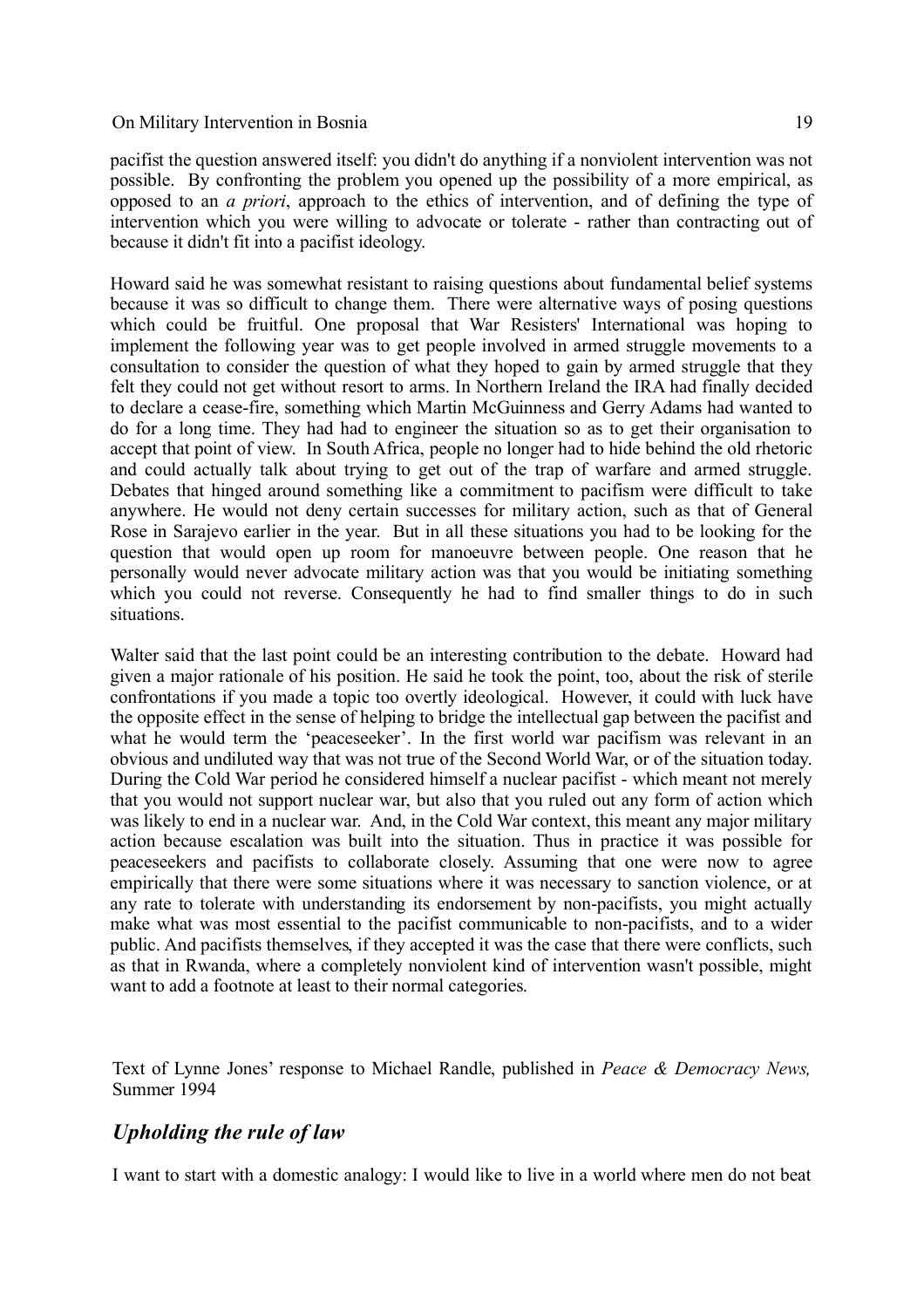up women, but while they do I want to be able to get an injunction from the courts to keep a violent partner out of my house. If he breaks it, I can at present summon the police to get rid of him. This does not give the police the right to occupy my house or take over my finances. Biased and corrupt as the judiciary and police in this country are, I do not at present want either abolished, I want them reformed. And I want the continued protection of the law.

Similarly, while I would like to live in a cooperative, culturally diverse, equitable and peaceful global community without borders, until it exists I would like the relations between the state in which I live and other states to be governed by a just system of international law. The debate for me is not about intervention or not, it is about whether we are committed to upholding the rule of law and whether we can acknowledge and act upon our responsibility to provide assistance to those who suffer when those laws are broken.

As Branka Magas makes clear in the winter 1993-94 issue of *Peace and Democracy News*, international law pertaining to the situation in Bosnia is quite clear. Article 51 of the UN Charter gives Bosnia the right as a recognised state to self defence and to call for assistance when subject to aggression. The genocide convention mandates its signatories (which include Britain and the US) to prevent and punish the crime of genocide and the World Court has agreed (April 1993) that Serbia has a *prima facie* case to answer on this issue. In addition, Security Council resolutions constantly reaffirmed the sovereignty, territorial integrity and political independence of the Republic of Bosnia- Herzegovina; identified Serbia as the main aggressor; condemned ethnic cleansing; called for the lifting of sieges of Bosnian towns; and declared the creation of safe havens which should be ' free from armed attacks and from any other hostile act' and demanded 'any necessary measures to respect these safe areas'. (Resolution 824, May 6, 1993.)

# *Reverberations*

It is the failure to uphold these laws that I find one of the most terrifying aspects of this situation. And in the reverberations from the CIS states to Rwanda and Angola. For if we tear up the rules of a game in which we ourselves are one of the participants what protection is there for us in the future? It is now open season for anyone with enough Kalashnikovs, howitzers, SAM missiles, nuclear or chemical weapons, take your choice, to intervene wherever and whenever they like and commit the crime of genocide with impunity.

There seems to be a generally held view that one must be for or against intervention 'in principle', and that support for intervention in one situation must mean support for it in others. Secondly there is an assumption that there is a clear and easy distinction to be made between military and non-military intervention. And thirdly that there is a truly neutral, do-nothing, position which sends no signals and has no political or military effects.

To my mind to be for or against intervention is not a principled position in the way that to be for or against genocide, human rights, torture, sexual discrimination or slavery are. Intervention is a tactic to be used or abjured in order to achieve certain principled goals. Thus there can be no hope of consistency because the political, social and psychological context will differ in every case. The consideration as to whether to intervene must depend upon judgement (and it can only be a judgement) about this context and the consequences of both action and inaction. Thus in East Timor for example, the initial response in 1975 should have been to protest both the military intervention/ invasion by Indonesia and the political signals of non-intervention by the US, Britain, and Australia that allowed it to happen. Then to demand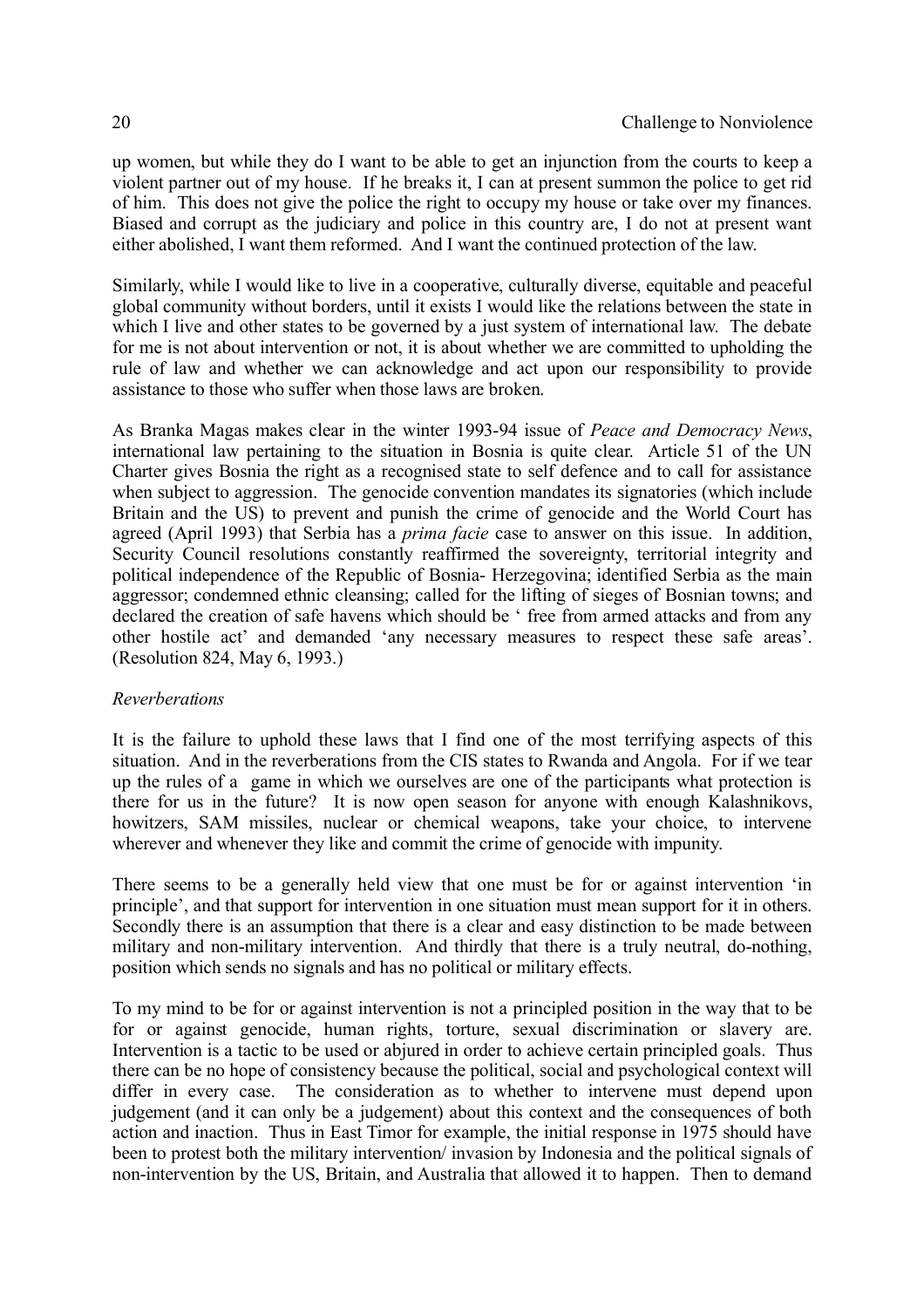an end to another kind of military intervention - arms sales, that have made continuing occupation possible and called for political intervention in the form of trade sanctions, particularly against receiving stolen goods in the form of East Timor oil. None of these things have happened and it could still be that a consistent and firm application of these measures would force Indonesia to comply with UN resolutions and force it to allow the investigation of human rights abuses and war crimes.

### *Naive and Unrealistic*

I hold to my point that in the global village in which we now live deliberate and less deliberate intervention goes on all the time, and I agree with Shalom [one of the other contributors to the debate in *Peace & Democracy*] that the military ones are mostly bad (arms sales and occupations), although I wonder if he includes U.S. intervention in the Second World War in this category? And l agree with Randle that most are self-interested. But I actually think a general call to stop intervention is simply naive and unrealistic and sends a political signal of indifference and isolationism that is extremely dangerous. Moreover there is no evidence that it is easier to achieve than attempting to show how good interventions might in the long term serve self-interest.

In the former Yugoslavia the opportunities to promote political interventions and actively oppose bad ones were repeatedly missed. The most significant was not the question of recognition of Croatia. This was a side issue to the main one of whether the West continued the attempt to hold on to nonexistent Yugoslavia by allowing the illegally constituted, Serb-dominated federal presidency and all its international representatives to act as though it were the federation, and the Serb-dominated Yugoslav National Army (JNA) to act as if it were a disinterested armed force instead of a major player on the Serbian side. In the ceasefire proposal made by leading intellectuals from the region in November 1991 for which many of us campaigned, the call was for delegalization and demilitarization of the federation and a moratorium on independence. This would have reduced Serbia to what it was, an equal partner in negotiations to all other constitutive parts of the former Federation and might have nipped the plans for territorial acquisition in the bud.

What has followed in Bosnia is not a benign policy of inaction and disaster relief as Randle suggests but a mixture of politico/ military interventions of the worst kind: in particular the continuation of an illegal arms embargo against the Bosnian state that knowingly gave enormous military advantage to the aggressor; a succession of unfulfilled military threats that reinforced Serb and later Croat beliefs in invulnerability; the imposition of partition plans that rewarded territorial aggression and fuelled ethnic cleansing (I will come back to this point below); the imposition of sanctions on Serbia against the advice of the Serbian democratic opposition, many of whom argued that military intervention would be more effective, punish the right people and cause less suffering; and the use of humanitarian aid as a deliberate policy to reframe the conflict as some kind of natural disaster, divert public opinion from its political origins and which, through the use of troops merely to police the convoys that had to stand by while atrocities occurred in front of them, sent a clear political message that such acts could be tolerated. The political nature of humanitarian aid has been made quite clear by the repeated threat of withdrawal, now that much of the population depends upon it, in order to force the Bosnian government into submission. The reason that many of us involved in the region for a long period argued for military intervention was that we made a psychological and political judgement that the Serbs would respond to such pressure. The evidence over the last two years shows that the Serbs have only made concessions when frightened of action by the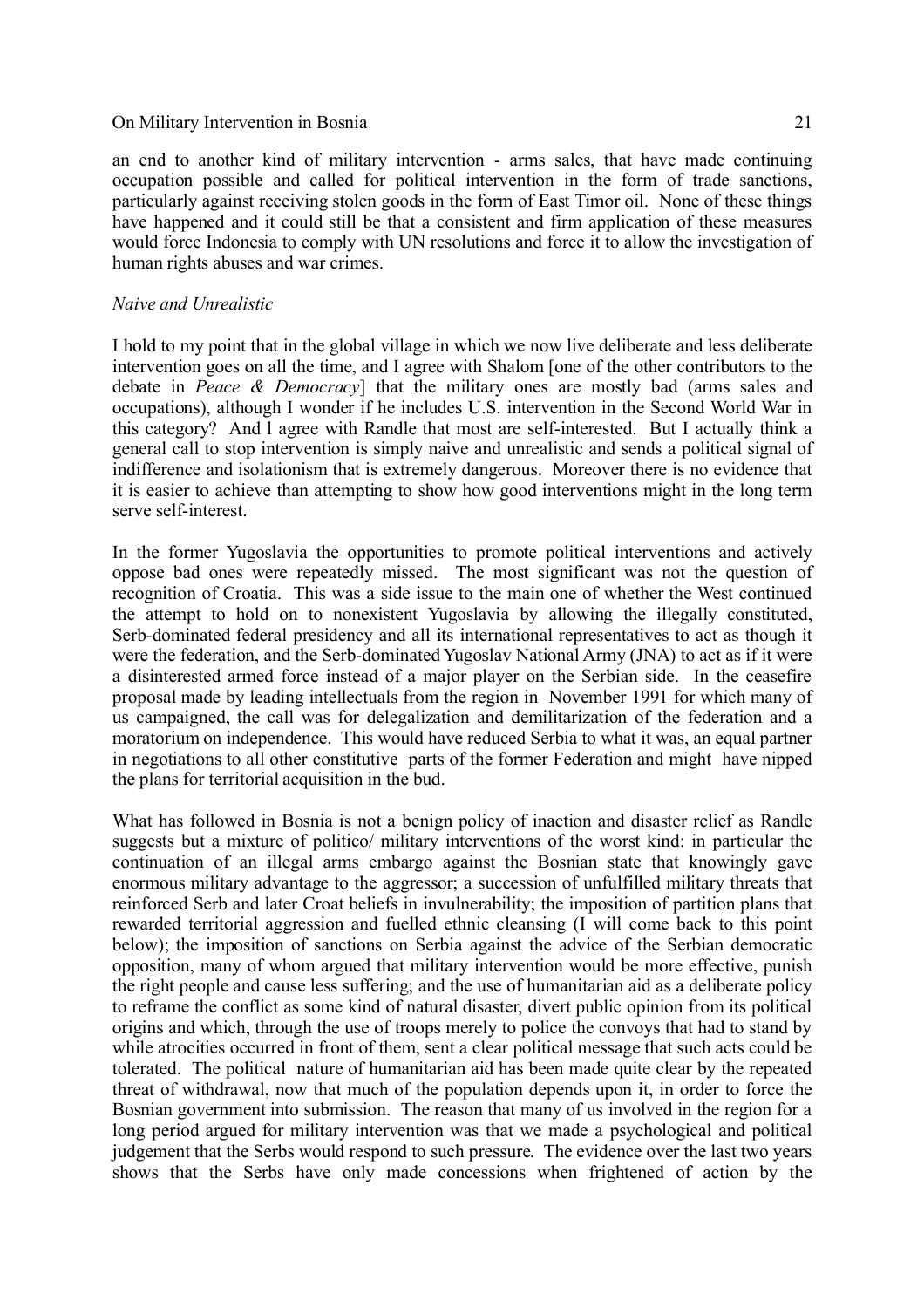international community. Recent evidence is that the credible threat of force did result in a real ceasefire and reduction in the killing, and the creation of a non-ethnic federal Muslim-Croat state that could be a sign of hope for the future. What followed in Gorazde is the result of 'a military intervention against military intervention' as Christopher Hitchens eloquently expressed it at a recent Campaign for Peace and Democracy conference. The Pentagon statement in the first week of April that there would be 'no air strikes' was an open invitation to the Serbs to attack Gorazde and the West's unskilled and feeble response - the worst of all possible combinations - a half-hearted use of force in conjunction with pleading for ceasefires and negotiations from those who, as President Clinton says, lie and mislead and engage in 'flagrant aggression and inhumane actions.' (*International Herald Tribune*, 'U.S. Renews Call for Diplomacy in Bosnia,' Paul F. Horitz, April 19, 1994.)

Randle argues that anyone proposing intervention must be committed to seeing it through whatever the cost. He is right but he does not add that making a clear and credible commitment can itself deter escalation (as happened in Sarajevo and Maglaj) whereas uncertainty and vacillation will almost certainly provoke it. Moreover, Randle's recommendations of mediation, humanitarian aid and sanctions has done nothing to prevent and almost certainly contributed to the escalation that has continued unabated for two years. Prior to the NATO ultimatum and Sarajevo ceasefire there already was full-scale war. CSCE missions had been removed from Kosova and Vojvodina. The Ukraine had at one point used Western indifference as an excuse to hang on to its nuclear weapons; a resurgent nationalist right is gaining strength in Russia. Meanwhile the only agency for global international cooperation that we have - the UN - was losing credibility just as the League of Nations did over Ethiopia<sup>[6](#page-28-5)</sup> preluding the Second World War.

Sometimes it does appear for those of us committed to nonviolence that good means can produce bad ends and bad means can produce good ends. For example, it would appear that the long-term imposition of sanctions on Iraq is anything but nonviolent in its effect and is doing nothing to undermine Saddam or protect Kurds or Marsh Arabs (nor are arbitrary revenge bombings by the US). At this point in time I see no alternative but concerted international action to create properly policed safe havens to save these peoples' lives and what remains of their habitats.

# *A Role for Nonviolence*

Randle is right to point out that nonviolence does have some role in challenging genocide. The press has recently reported a Croat community refusing to allow their Muslim neighbours to be 'cleansed'. Draft resistance continues on the Serbian side, yet it is difficult to see how these tactics alone can counter those of siege and bombardment. But while what is going on in Bosnia is not the same as the organized attempt at a final solution attempted by the Nazi regime  $(vet)<sup>7</sup>$  $(vet)<sup>7</sup>$  $(vet)<sup>7</sup>$ there is a great deal more going on than mass deportation. Namely the consistently reported accounts of internment, torture, rape, and summary execution and the systematic destruction of the physical basis of Muslim culture.<sup>[8](#page-28-7)</sup> And the tactics suggested by Randle - such as public protests and fasts, as he acknowledges, are not the appropriate ones to counter death by siege, that is bombardment, sniper fire and the slow strangulation of starvation, cold and disease.

Moreover given our own governments' failures to take the nonviolent initiatives that could have prevented this war, it seems inappropriate to criticize Bosnian President Alija Izetbegovic for not abjuring military resistance when his own actions prior to the outbreak of war focused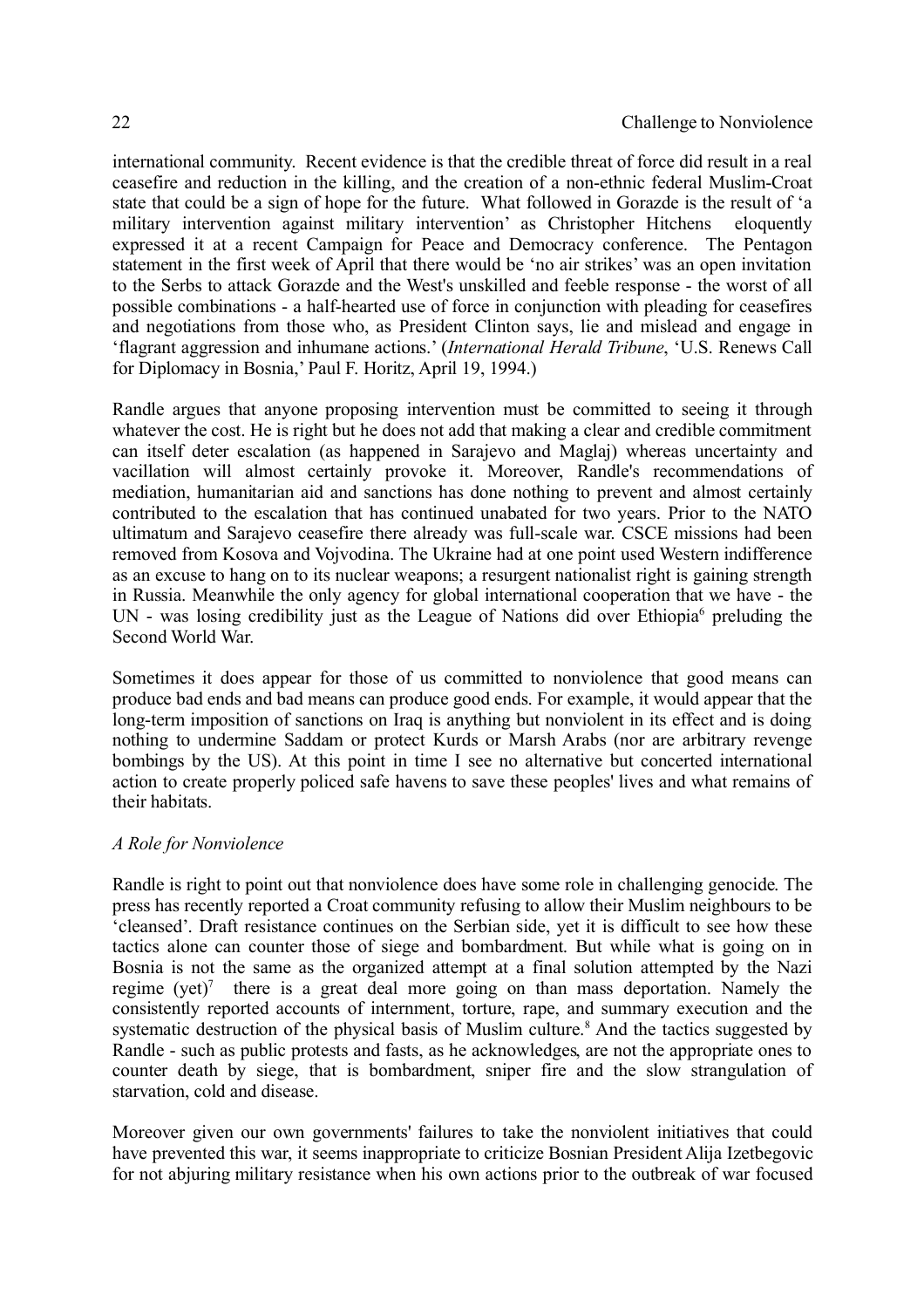on demilitarization, negotiation and conciliation.<sup>[9](#page-28-8)</sup> Firstly by pushing the option of confederation, then by reluctantly agreeing to the cantonization plan and thirdly, by allowing, in the autumn of 1991, the federal army to confiscate the weapons of the Bosnian territorial defence. Given that these weapons were immediately passed on to Serb paramilitary groups, it is not surprising that the more common criticism is rather of his failure to prepare for war. Perhaps lzetbegovic's major mistake was to assume that the West, having recognized Bosnia, would abide by its own rules and give it the support and protection due to a fully-fledged member of the UN when Karadzic reneged on his own commitment to a federal state and declared the Serb republic of Bosnia as a constitutional part of Serbia in April 1992.

What is impressive is that nonviolent resistance has persisted since then carried out by the thousands of citizens who have refused to leave the besieged cities and do their best to maintain the fabric of normal daily life in the most terrifying circumstances. This is exemplified by the 7,000 who braved sniper fire and stood outside the city hospital to donate blood after the bread line massacre, by those who returned to the site of that bombing to sign the book of remembrance, by the insistence on theatres and concerts as grenades fell. However, to assess the value of additional military defence one should look at the experiences of Vukovar, where Croatian civilians were slaughtered after the city fell, or Prijedor where local Muslims decided to offer no resistance and handed over their weapons to the JNA. After Serb paramilitaries entered the area, what followed was the established pattern of terror, arrest, and detention in notorious concentration camps such as Omarska - rape, torture, summary execution, and deportation. I would argue that it is the military defence of Sarajevo that has protected it from such a fate.

As to whether the conflict is a civil war. There is no clear evidence that 'a substantial section of the population' were opposed to independence, as they did not vote. What is known is that this may well not have been a voluntary boycott. Serb paramilitaries were active prior to the referendum, Ballot boxes were prevented from reaching some communities by barricades, and Federal army planes leafleted communities.<sup>[10](#page-28-9)</sup> What is also known is that there was not a longstanding nationalities problem in Bosnia prior to recognition. Bosnia was an integrated, rather than plural, society in which the majority in a 1987 census - 69.6 percent - felt that national divisions were harmful.<sup>[11](#page-28-10)</sup> All three national parties were, prior to independence, able to form a governing coalition and citizens had equal civic rights. And however one defines Serbian orchestrated and JNA aggression prior to independence,<sup>[12](#page-28-11)</sup> once the international community had recognized Bosnia, it was entitled to its legal rights, as I argue above. And blaming the victims for provocation seems rather like blaming a rape victim for walking alone at night - provocation or not, both rape victim and small, new independent states are entitled to the protection of the law. It is in our own interest to provide it.

### *Vexed Question of Self-Determination*

Which brings me to the vexed question of self-determination. It is a broad term that includes both the rights to individual and communal human rights and statehood. But the right to statehood does not belong to communities because they are ethnically homogeneous but because they are already constituted political communities, as was the case with the states of the former Yugoslavia. To equate the rights of Bosnian Serbs to those of Slovenia to form a state is like saying the Jewish community scattered through North London has the same right to statehood as Scotland or Wales.<sup>[13](#page-28-12)</sup> It is also to continue the dangerous fiction that nation state is synonymous with ethnic state. For the most part it is not. Most modern states today are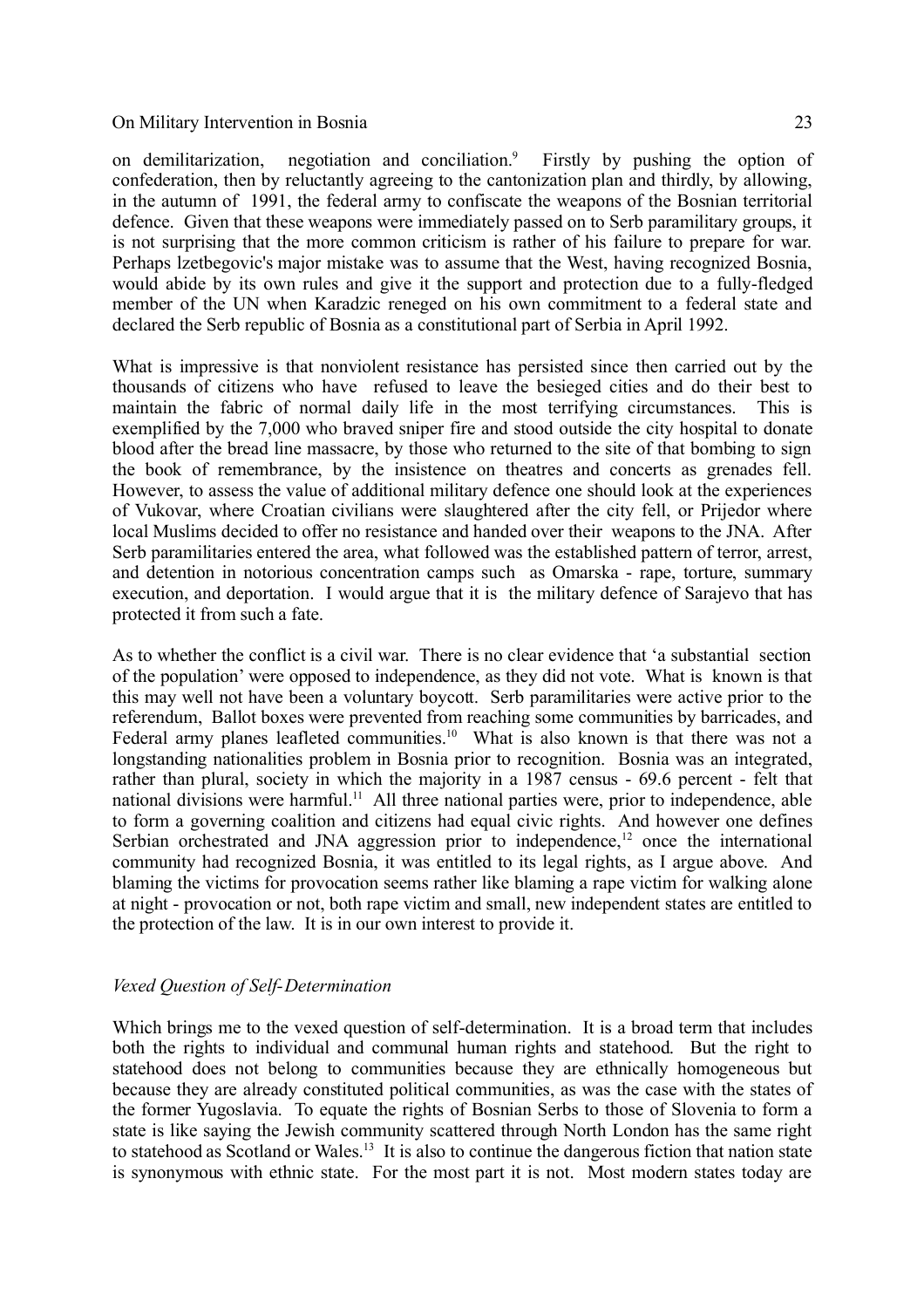multi-ethnic. And it is not an accident that the ethnic community that had a 'blood and soil' definition of nation - Serbia - was the one state not demanding self-determination. What Serbia wanted was a 'Reich' in which one ethnicity had hegemony. That failing, it has engaged in a destructive war against states. And it is the West's collusion with that policy - by equating the construction of a democratic state with a genocidal policy of territorial expansion; by labelling both as 'nationalism',<sup>[14](#page-28-13)</sup> and the whole as 'civil war'; and by insisting on ethnic partition as a solution - that has undermined the concept of statehood on which our political order rests, prevented us from confronting the real evil of fascism, and done nothing to protect the human rights of any ethnic group.<sup>[15](#page-28-14)</sup> That Serbian war aims had little to do with protecting Serbs and everything to do with territorial gain is evidenced by the bombardment of their own people in the besieged cities and the capture of large parts of Croatia in which Croats were the majority.

And it was the context of the war in Croatia and the stated policies of the Serbian regime that made the policy of cantonization so dangerous. It is not that I am against cantonization per se. But Switzerland was not a unitary state upon which outside powers attempted to impose ethnic partition. Two integrated and one unintegrated cantons came together voluntarily to form a state. The process begun with the Lisbon talks in 1991 was completely different. The degree of integration of Bosnian society made the drawing of any lines of partition completely arbitrary, which is why Izetbegovic proposed non-ethnic criteria. Karadzic, however, was negotiating in the knowledge of the clear backing of the JNA and Belgrade [16](#page-28-15) and could push for an ethnic division which of necessity had to mean the forcible exchange of population, and the experience of Croatia had already demonstrated what such an exchange would entail. The Vance-Owen plan similarly provided the Croats with the opportunity and justification for breaking their alliance with the Muslims and beginning their own round of ethnic cleansing. That is why I argue that Western partition plans boosted the confidence of those wanting to tear the republic apart by force.

# *Where Do We Go From Here?*

So what to do now? At the time of writing, there is no question in my mind that the citizens of Gorazde cannot be saved from massacre without the use of force and that not to save them will have implications far beyond the Balkans.

The arms embargo has to be lifted, for all the moral and political reasons given by Harrison and others, and two years ago this might have been sufficient. However, to make clear my argument about responsibility: I meant that it is not enough to allow them to actually stop the genocide and defeat the aggressors; we have an obligation to do more. And at this moment in time I cannot see how it will be enough.

Current events bear out my warning of the dangers of adding a fourth side to the conflict, particularly the provocative (from the CIS point of view) use of NATO. What is needed is immediate international multilateral assistance to the Bosnian government. It has to be the UN; there is no other body and the situation is too urgent to wait for a perfect one to be created. In any case pushing for the right action by an imperfect agency may be part of the process of transformation. Randle fears that this would be a commitment to a long-term major strategic offensive. I believe a clear distinction can be made between providing military assistance to stop genocide and providing such assistance to *retake* territory. In fact the most recent statement by the Bosnian government makes this point, asking for further acts of aggression to be stopped; for the new green lines not to be 'frozen,' and for economic and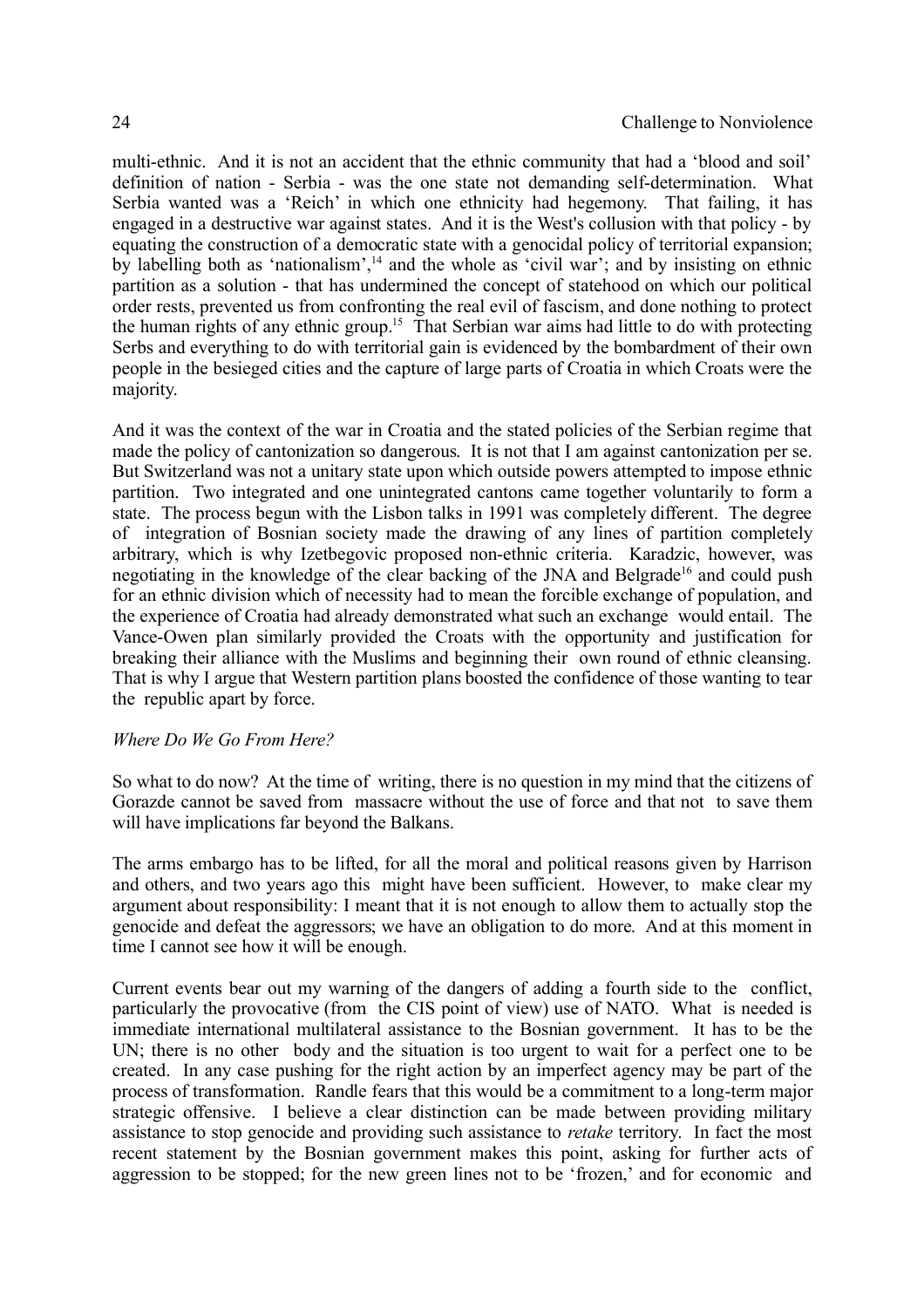political sanctions against Serbia, Montenegro, and Serbian-controlled territories to deny them legitimacy and 'choke' the Serbian war machine. ('The Next Step in Bosnia-Herzegovina: Suffocate the War and Feed the Peace,' Statement from the Bosnian Mission to the UN, April 1994). Their major concern is peace and reconstruction and it is clear that there are many non-military means available - particularly the refusal of recognition that can make a small statelet unviable.

And even as we disagree about tactics I would hope the transnational peace and human rights movements can at least come to an agreement as to what is the basis of a just and stable peace in the region. Their demands must include: no impunity for war crimes; no acceptance of territory acquired by force; the right of all refugees to return to their homes; and no use of humanitarian aid for political purposes.

As to how we prevent the NATO/UN intervention setting a dangerous precedent, I see no alternative to three long-term and difficult campaigns. The first must be the continuing ones against the arms trade and weapons of mass destruction. The second is to drop the fruitless debate on intervention/no intervention and concentrate, as transnational movements, on identifying human rights abuses early enough to campaign for the right intervention at the right time. Third, I start from the pragmatic assumption that it is easier to transform institutions than abolish them, and that having the UN as the one agency with the possibility of giving force to international law is better than nothing at all.

What we need in the long run is a force representing the global community, not the Western alliance, at the disposal of a reformed United Nations, to carry out injunctions made by the World Court if other political pressures fail. Is the hope of creating some just system of intervention under collective international and juridical control really more naive than the hope of preventing malign interventions altogether?

I *would like to thank Patrick Burke, Branka Magas, Mark Thompson and Khawar Qureshi for informative discussions on some of the topics discussed in this article*.

Michael Randle's article, originally published in a slightly shorter version *Alternatives Nonviolentes*, Autumn, 1996 and republished in the expanded form in *New Routes,* Vol 2, No1,

# *Strategic Nonviolence post Bosnia - Michael Randle*

Are nonviolent modes of action pertinent in all types of conflict situation - or might they become so given sufficient research? It is an appropriate moment to reconsider this question, particularly in relation to 'strategic nonviolence' and civilian defence.

At the beginning of the decade strategic nonviolence appeared to have come of age historically in the wake of the 1989 revolutions in Eastern Europe, the defeat of the anti-Gorbachev coup in 1991, the collapse of apartheid in South Africa, and developments during preceding years in several other countries, notably, the Philippines, Chile, and Korea.

The ending of the Cold War also provided space for countries formerly locked into the East-West confrontation to reconsider their security needs, perhaps even to assign a significant role to nonviolent civilian defence (social defence). The United Nations could also be expected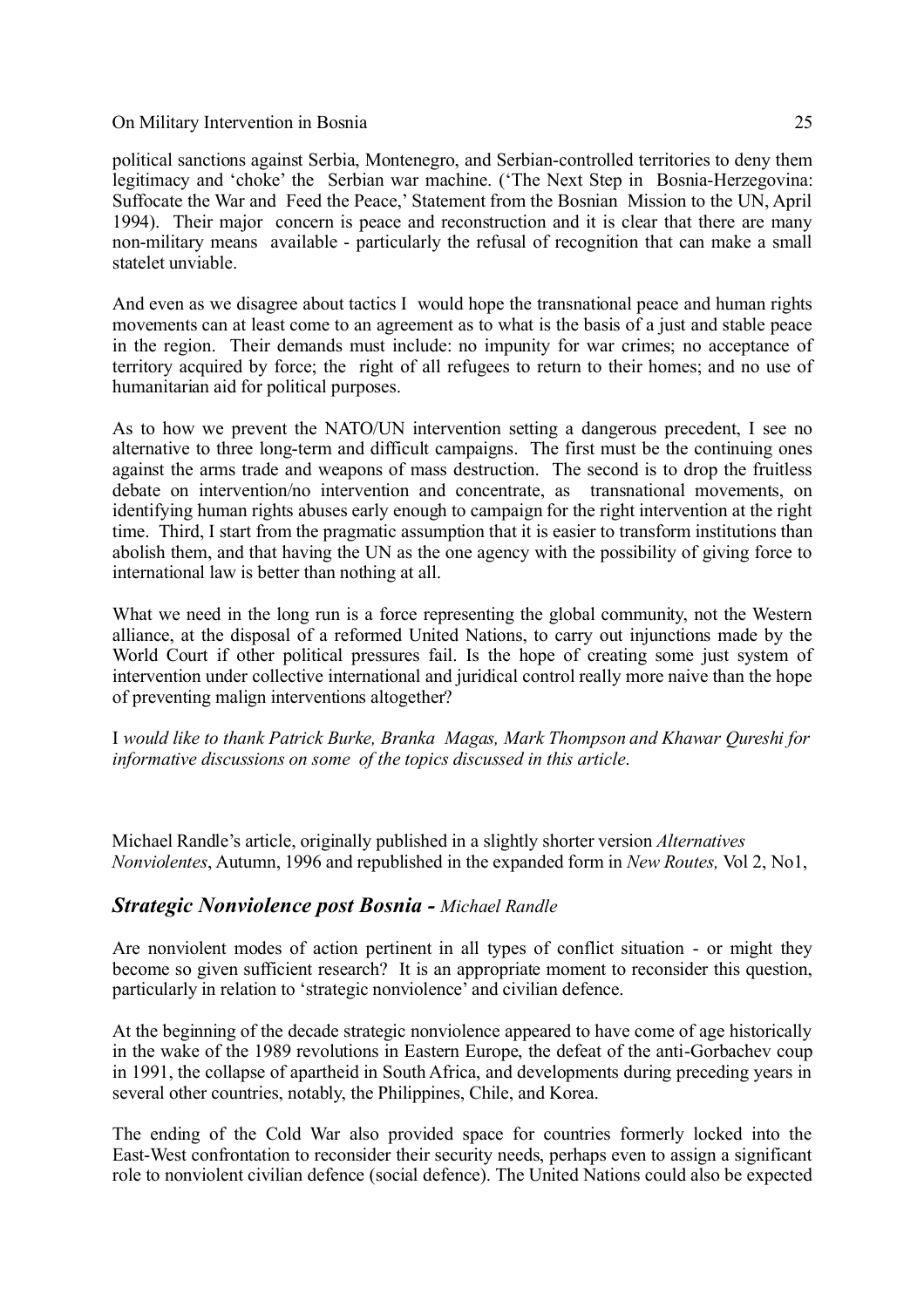to play a more dynamic role in strengthening international security now that it was no longer stymied in major crises by the predictable veto of one or other of the superpowers.

Today the outlook is grimly transformed. The end of the Cold War did not usher in a stable New World Order but an era of bloody conflicts. Moreover, most of these conflicts do not readily lend themselves to effective nonviolent action. Civilian defence as a result has become still further distanced from practical politics. Today the countries of Eastern Europe where civil resistance played a key role in the overthrow of Soviet hegemony are queuing up to join NATO. What is true of civilian defence applies to some extent to the whole alternative, non-nuclear, defence strategy pioneered by the peace movements in the 1980s. Non-offensive defence was the key element in the strategy, to be adopted either unilaterally or jointly with potential adversaries. It implied a configuration of forces and armaments that would be strong in defence but would have only a limited capacity to project force at a distance. In some versions, notably that of the Alternative Defence Commission in Britain, it would be supplemented by preparations for territorial defence and/or civilian defence. Usually a corollary of the non-offensive strategy was an unconditional renunciation of military intervention coupled with the strengthening of the UN as a peacekeeping rather than as a war-fighting force.

The Gulf war and Bosnia between them exposed the weak points in these proposals and split the peace coalition mainly responsible for promoting them. Whatever the ambiguities surrounding Iraq's invasion and occupation of Kuwait, and however mixed the motives of the anti-Iraq alliance formed to combat it, some vigorous response was clearly called for by the international community when one UN member state occupied another and announced its demise and incorporation. However, it required the deployment of the largest offensive strategic force since the end of World War II, and the use of the most modern offensive weapons, to drive out Saddam Hussein's forces. Moreover those alternative defence commentators who predicted that the Iraqi army, because of the thoroughness of its defensive preparations, would take months or perhaps even years to dislodge were shown to have been mistaken. To acknowledge this is not to suggest that the whole concept of defensive defence has been discredited. As an agreed confidence-building measure between potentially antagonistic states or alliances it can play a valuable role. But there are limits to its applicability at the level of global security. In Bosnia the UN adopted a peacekeeping rather than a war-fighting approach - and suffered in consequence a humiliating defeat. There were, of course, other factors involved here; political error was even more responsible than military weakness for the debacle. At all events, the European and US peace movements and the left generally were divided over what should be done. Some called for the arms embargo on Bosnia to be lifted and/or for full-scale military intervention. Others, myself included, feared the latter could lead to a prolonged Vietnam-type war, especially if the aim was to establish by force a unitary sovereign state which had never been acceptable to the majority of Bosnia's Serb population. It remains the case, however, that when a solution of sorts was accepted in principle by all parties, it took NATO's war-fighting approach to push it through and end Bosnian Serb prevarication and continued aggression.

NATO intervention, coupled with the US rearmament of Croatia, had of course other consequences including enabling the Croatian army to expel several hundred thousand Serbs from their homes in central Bosnia, the Krajina and Western Slavonia. Nor is it at all clear whether the precarious truce ushered in by the Dayton Accords can lead to a stable peace. But my point is that the UN peacekeeping force, defensively armed and operating within strict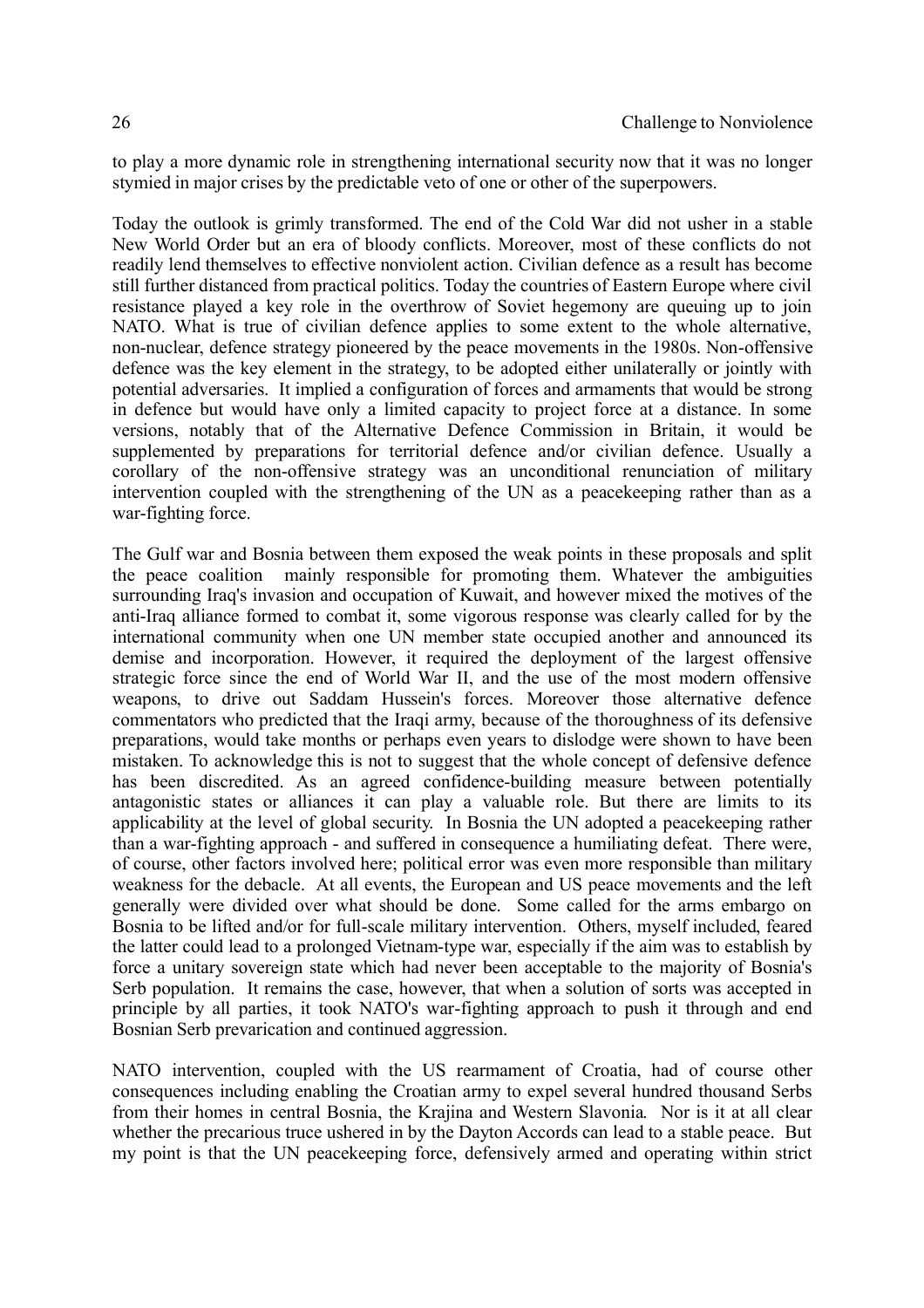limits, was unable to halt the bloodshed. This occurred only when the NATO guns began firing.

A further important point is that when the mandate of IFOR (the Implementation Force deployed to secure the observance of Dayton) expired, it was felt necessary to retain an international military presence. To have decided otherwise would indeed have been irresponsible and almost certainly led to renewed bloodshed. Every informed observer I have talked to accepts this - not excluding pacifists and nonviolent organisations working in the area.

Sanctions against Serbia did play a role and this should not be forgotten. Milosevic had to curb his expansionist ambitions and distance himself from his maverick allies in Bosnia and Croatia. But the experience also underlines the fact that economic and political sanctions are slow-acting and cannot normally bring a swift end to an ongoing conflict, whereas military action sometimes can. Not always, of course. Sometimes even well-intentioned interventions can lead to a more prolonged and bloody conflict. However, we cannot assume a-priori that this will be the result. In Bosnia, as in Haiti, military intervention has made a difference. It might have made a difference, too, in Rwanda, if the UN had reacted in time to the genocide which is estimated to have cost the lives of a million Tutsis. Courageous attempts by outside peace groups to interpose themselves between the combatants in former Yugoslavia, or between the military and their civilian targets, proved ineffectual. More to the point have been the efforts of groups like Otverene Oci, the Balkan Peace Team in Croatia, who have made a longer-term commitment to work in the area in close cooperation with local peace and nonviolent groups. In the end it is such indigenous organisations in ex-Yugoslavia that are the key to effective nonviolent action there. Significantly many of these supported military intervention to halt the bloodshed and I doubt if any of them would now want the international force to be precipitately withdrawn.

In Kosovo the situation is different and it represents something of a test-case. The majority Albanian population has employed non-cooperation and other forms of nonviolent action to resist Belgrade's steady erosion of the province's autonomous status from 1988 on, culminating in the suspension of its constitution in 1991 and the outlawing of the Albanian language for official purposes. But while war has been avoided, political success has thus far largely eluded the campaign, chiefly because the Serb authorities are not particularly dependent on the cooperation of the local inhabitants, and because the international community has failed to take up the issue. At the time of writing (mid-February 1997) Milosevic is threatened by civil resistance within Serbia proper. For three months an alliance of opposition groups has staged courageous and imaginative demonstrations against the annulment of local elections won by the opposition in Belgrade and other cities. This has finally forced Milosevic to instruct the Serb Parliament to pass a law reinstating the victors.

There are other signs too that Milosevic is losing control. His attempt to stage a mass counter-demonstration flopped. Few things could more dramatically underline his waning influence than this failure, for Milosevic built his power, and furthered his expansionist ambitions, on a demagogic appeal to nationalist sentiment and the orchestrating of emotional mass rallies. Now some of his former colleagues, sensing the way things are moving, have begun to reveal details about his complicity in the aggression, massacres and 'ethnic cleansing' in Croatia and Bosnia, including his control of a group of policemen who freed thousands of convicts to join Serb militias. [17](#page-28-16) An independent police officers' association has also appealed in a newspaper article for officers to stop taking orders from 'those using inquisition methods'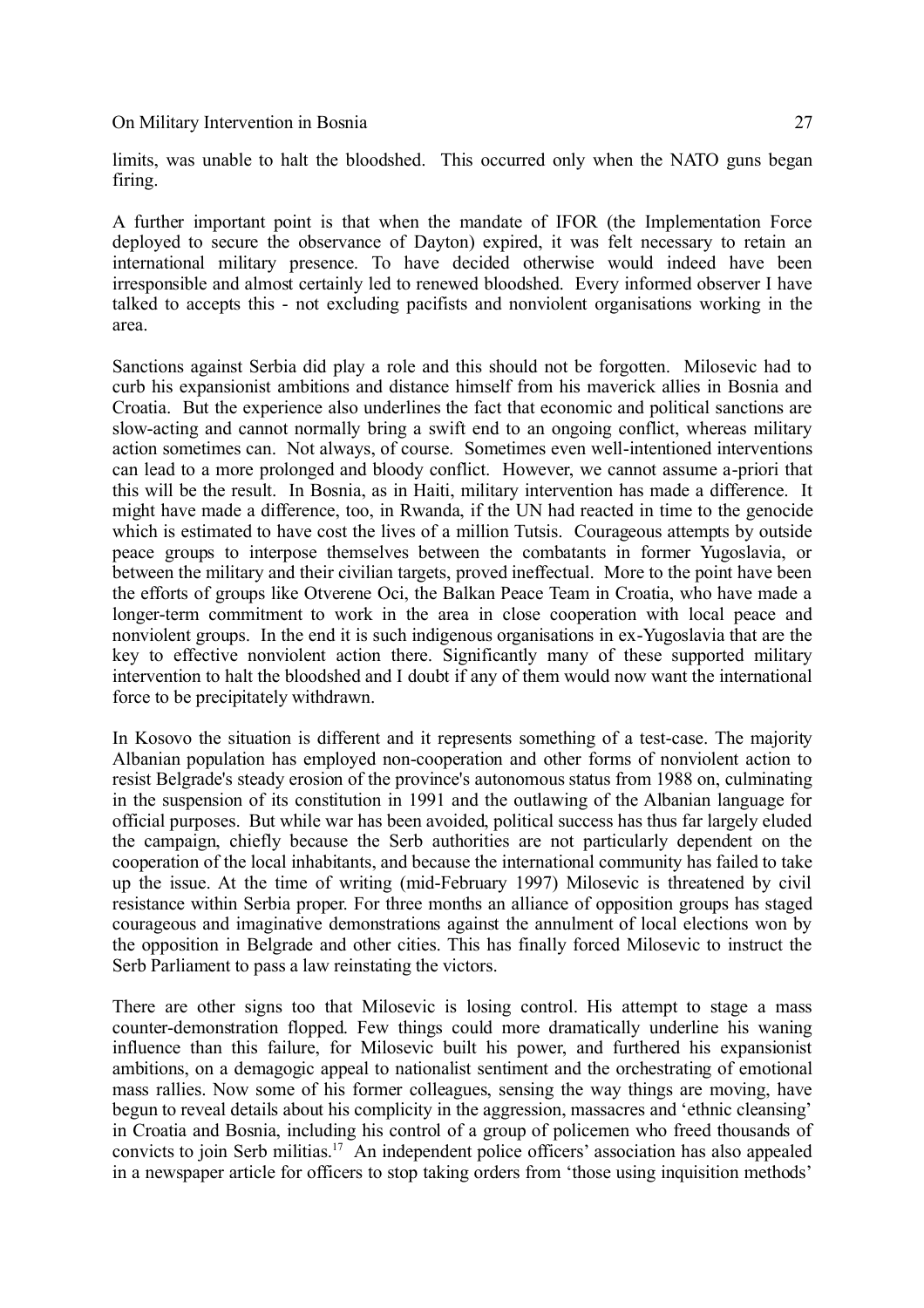against the opposition.<sup>[18](#page-28-17)</sup>. It would befitting indeed if Milosevic, the arch manipulator of the mass rally, were ultimately to fall to a genuine manifestation of people power.

Whether Kosovo could expect a better deal from any new government formed by the opposition is a moot point: Vuk Draskovic, its main leader, has a record of strident nationalism, including an insistence that Kosovo is an integral part of Serbia. However, at one of the Belgrade demonstrations he called for a minute's silence in protest against the killing of an Albanian teacher in Kosovo by Serb police, a move which has led some people to speculate that his position may be shifting.

That issue aside, the important thing to note is the greater leverage available to the opposition inside Serbia proper as compared to that in Kosovo. Milosevic would probably like nothing better than to see the back of the last ethnic Albanian in Kosovo, but it is another matter when his own population begins to turn en masse against his regime. Milosevic's undemocratic behaviour also brought international censure and a threat by the US to renew sanctions if the victors in the local elections were not reinstated or if he resorted to bloody repression to crush the demonstrations. This brings us back to the original question. Clearly nonviolent modes of action are more effective in some situations than others. Sometimes they will not be effective at all, at least within the required time frame. They are more likely to successful where the opponent depends ultimately on the cooperation of those engaged in the struggle, and where he or she is constrained by other factors from using extreme violence such as the uncertain loyalty of the army or the police, or the evident determination of other countries to apply punitive sanctions. They are least likely to be effective where the aim of the opponent is 'ethnic cleansing' or even genocide and the perpetrators of such outrages command the loyalty of fanatical armed followers or of a sizeable proportion of an ethnic group, as in Rwanda. And unfortunately it is conflicts of this nature that are now becoming more common as multi-national states like Yugoslavia or the Soviet Union, or the states carved out by colonialism in Africa and elsewhere, fracture and fall apart. Further research and action may reveal how to make nonviolent action more effective in a wider range of situations. However, simply to call for further research whenever a nonviolent solution appears beyond reach can be a way of evading the hard political and moral choices that have to be made in the world as it actually exists. One implication of this is, I think, that we should not view nonviolent action in isolation from initiatives at the diplomatic, political, and sometimes even, regrettably, the military level. We need also to recognize that in some circumstances there is a role for conflict resolution and mediation, approaches which have tended to be dismissed in the past by the proponents of more radical nonviolent action.

To conclude on a positive note, the strategic successes of nonviolent action over the last ten or fifteen years are not to be brushed aside. While there may be little scope for nonviolent action in the height of a war, or against a genocidal regime, its use at an early stage can sometimes determine whether a situation deteriorates to such extremes. In Burma and Nigeria today, civil resistance offers the one slim hope of avoiding all-out civil war and new killing fields. It is praxis, in these critical situations, carefully analyzed to draw out its implications, that will in the end convince or fail to convince people about nonviolent action and determine the limits of its effectiveness.